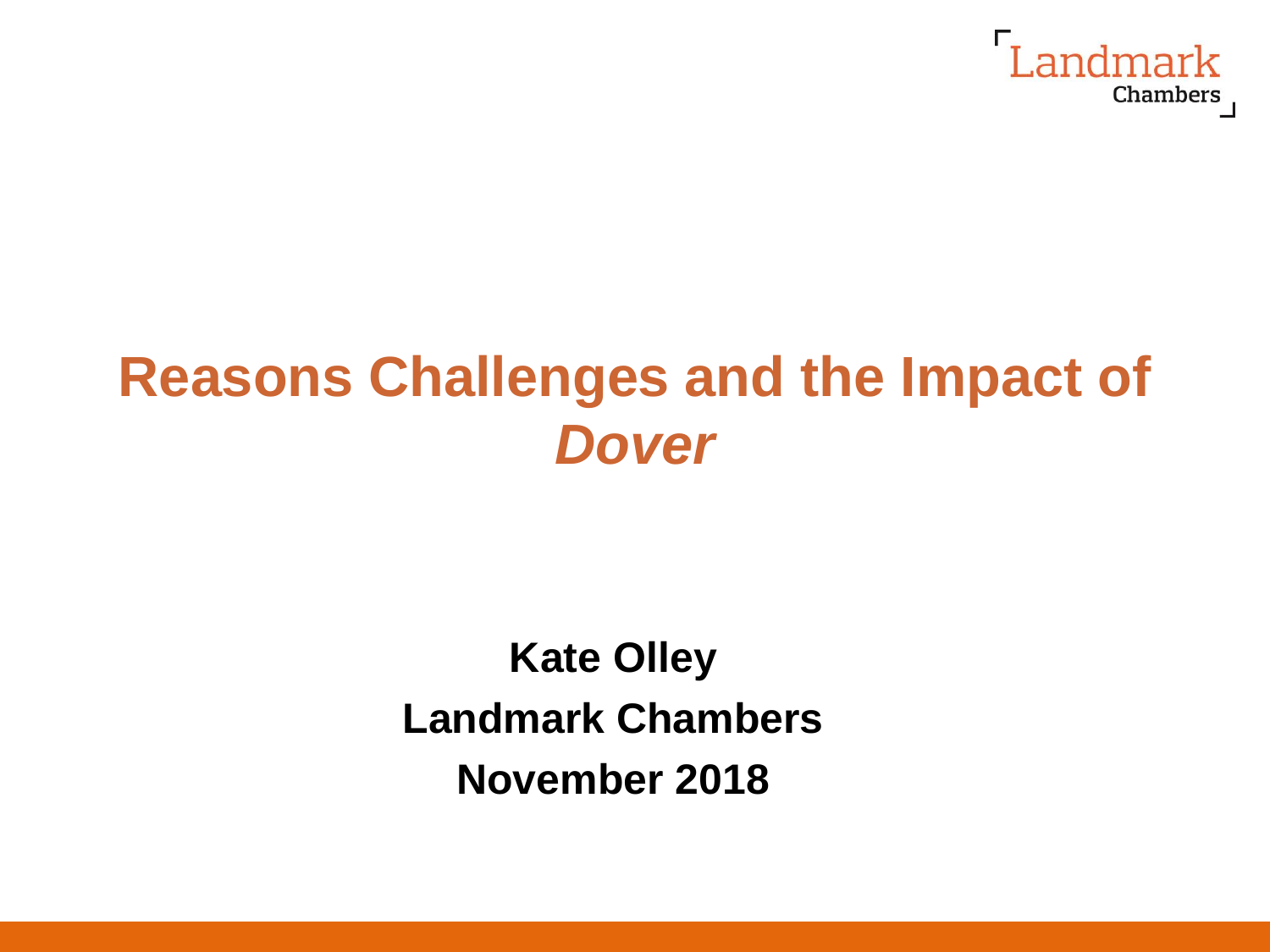#### *Dover***- a reminder of the facts**

andmark

- *Dover District Council v CPRE Kent; CPRE (Kent) v China Gateway International Limited* [2017] UKSC 79, [2018] 1 WLR 108
- Application for PP for major new housing development (categorised as EIA development) on 2 sites:
	- Farthingloe in Kent Downs AONB
	- Western Heights, a scheduled monument, a prominent hilltop overlooking Dover, dominated by a series of fortifications dating from the Napoleonic wars.
- 135-page officers' report. Officers regarded the level of **harm to the AONB** as significant, particularly to the SW sector of Farthingloe.
- Proposed **reduction in number of houses** from 521 to 365. LPA's advisers concluded that would not jeopardise the **viability of the scheme** or the intended financial contributions: "…offsetting the landscape harm by the modifications outlined in this report would shift the planning balance in favour of the economic and other national benefits of the application".
- The local economic issues and specific circumstances of the case were considered to provide a finely balanced exceptional justification for "this major AONB development".
- Recommendation made for grant of conditional PP, with the 365 limit at Farthingloe.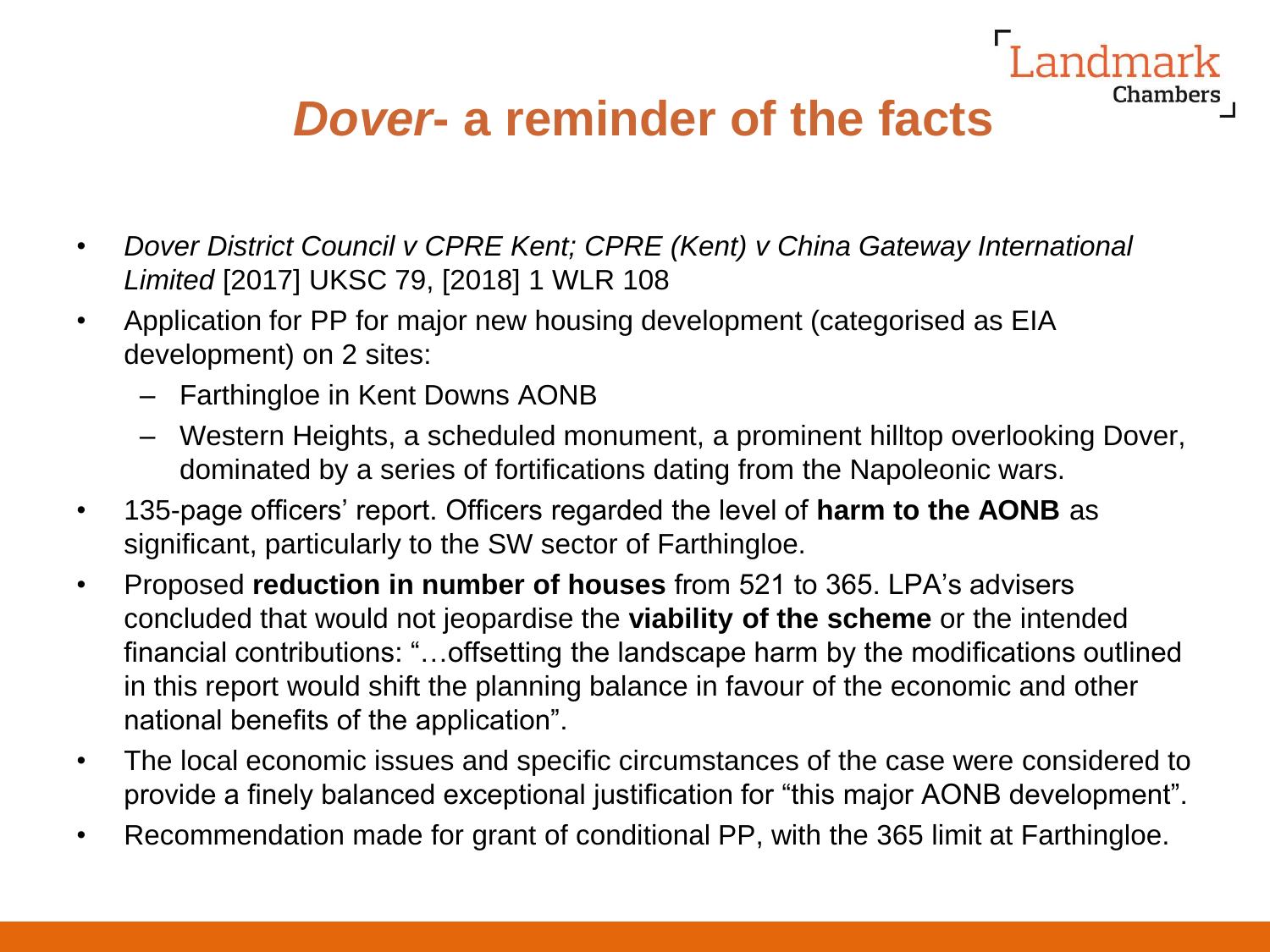Chamber:

- The applicant, who had not yet been given a chance to comment on the proposed changes, wrote after receipt of report expressing own consultants' fundamental disagreement with LPA's advisers' appraisal of viability: Removal of 156 units would turn a positive land value of £5.85m to a negative land value of -£3.03m, so scheme would not secure funding and could not proceed.
- At Planning Committee meeting on 13<sup>th</sup> June 2013, amendment proposed to change 365 houses back to 521. Motion carried and reamended recommendation approved. PP granted on 1<sup>st</sup> April 2015 after s106 Agreement signed.
- 50-page notification contained no reference to any obligation to give reasons under the EIA Regulations nor any formal statement of the reasons for the grant.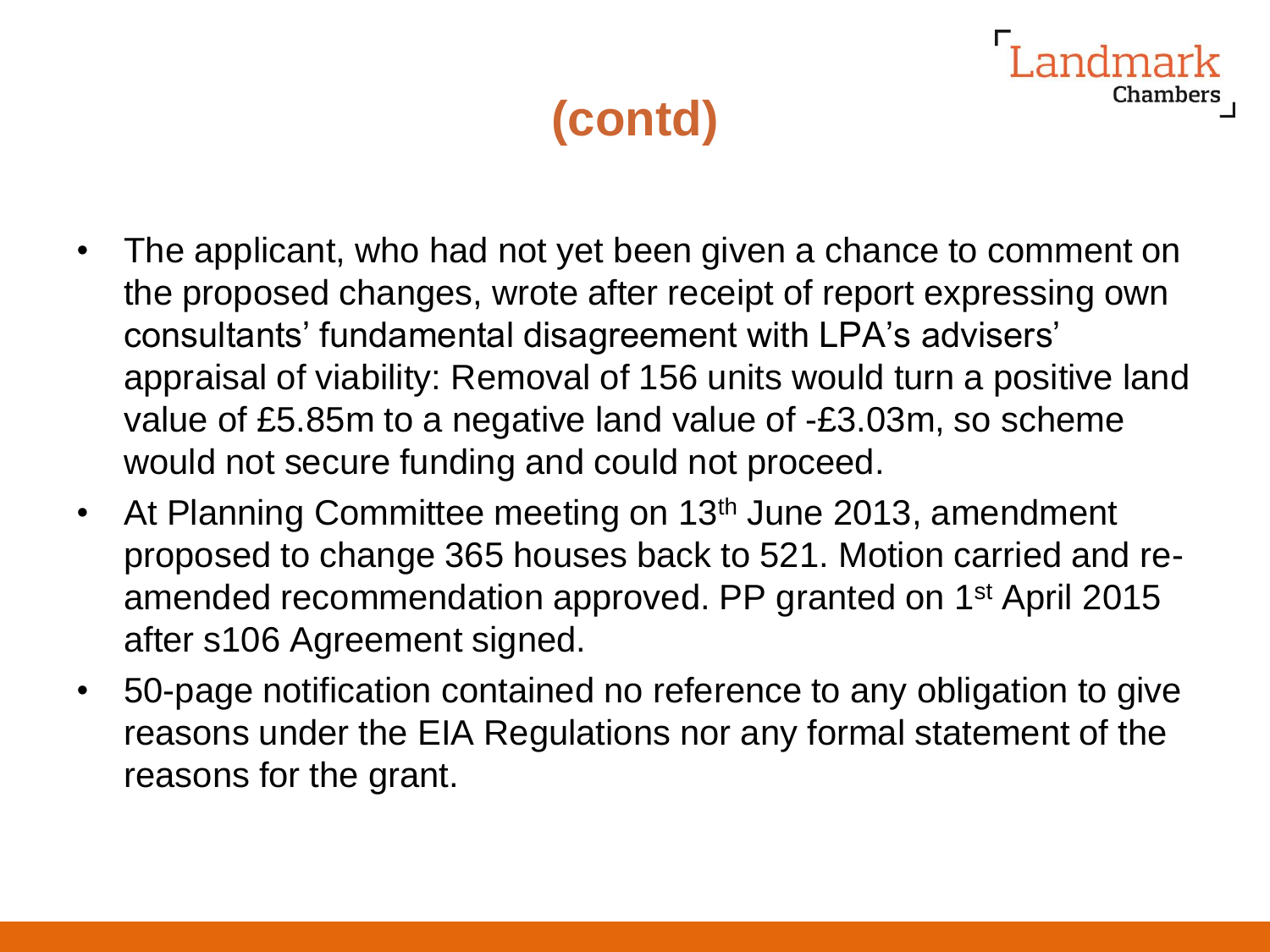#### Landmark When must a LPA give reasons for granting **Chambers PP?**

- Question posed at outset Carnwath JSC's judgment: When a LPA grant PP, against the advice of its own officers, for a controversial development, what legal duty does it have, if any, to state the reasons for that decision, and in how much detail?
- Is the duty to be found in statutory sources (European or domestic) or in the common law?
- What are the legal consequences of a breach of the duty?
- *Dover*: Conceded breached the specific duty under EIA Regs to set out 'the main reasons and considerations' for the decision.
- What though was the remedy to be?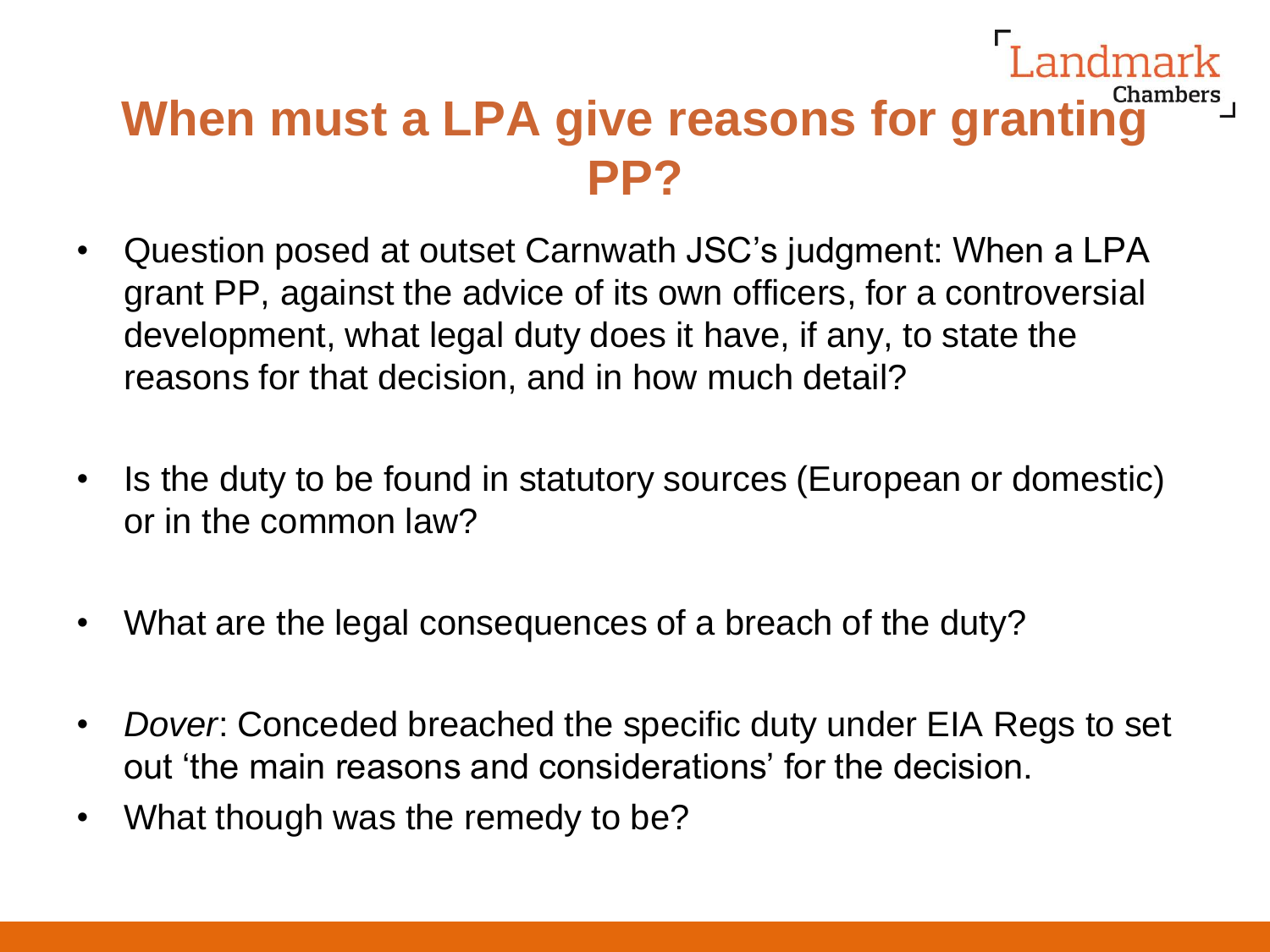## **Looking for the source of a duty to give reasons**

dmark

- Main categories:
	- SoS decisions following an inquiry/hearing or on written representations
	- Decisions by LPAs *refusing* PP or imposing *conditions*: Development Management Procedure Order 2015, Art 35(1)(b) (LPA must state "**clearly and precisely** their **full reasons**")
	- *Delegated officer decisions*: Openness of Local Government Bodies Regulations 2014, Reg 7 (duty to produce a **written record** of the decision **along with reasons** for it)
	- Decisions at any level on applications for *EIA* development: EIA Regs 2017, Reg 30(1)(d) (must not grant PP unless have first taken the 'environmental information into consideration: Reg 3(4), and when an EIA application is determined, must *inform the public* and *make available for public inspection a statement* containing the **content** of the decision, any **conditions** attached, and the *main reasons and considerations* on which it is based: Reg 24(1)(c))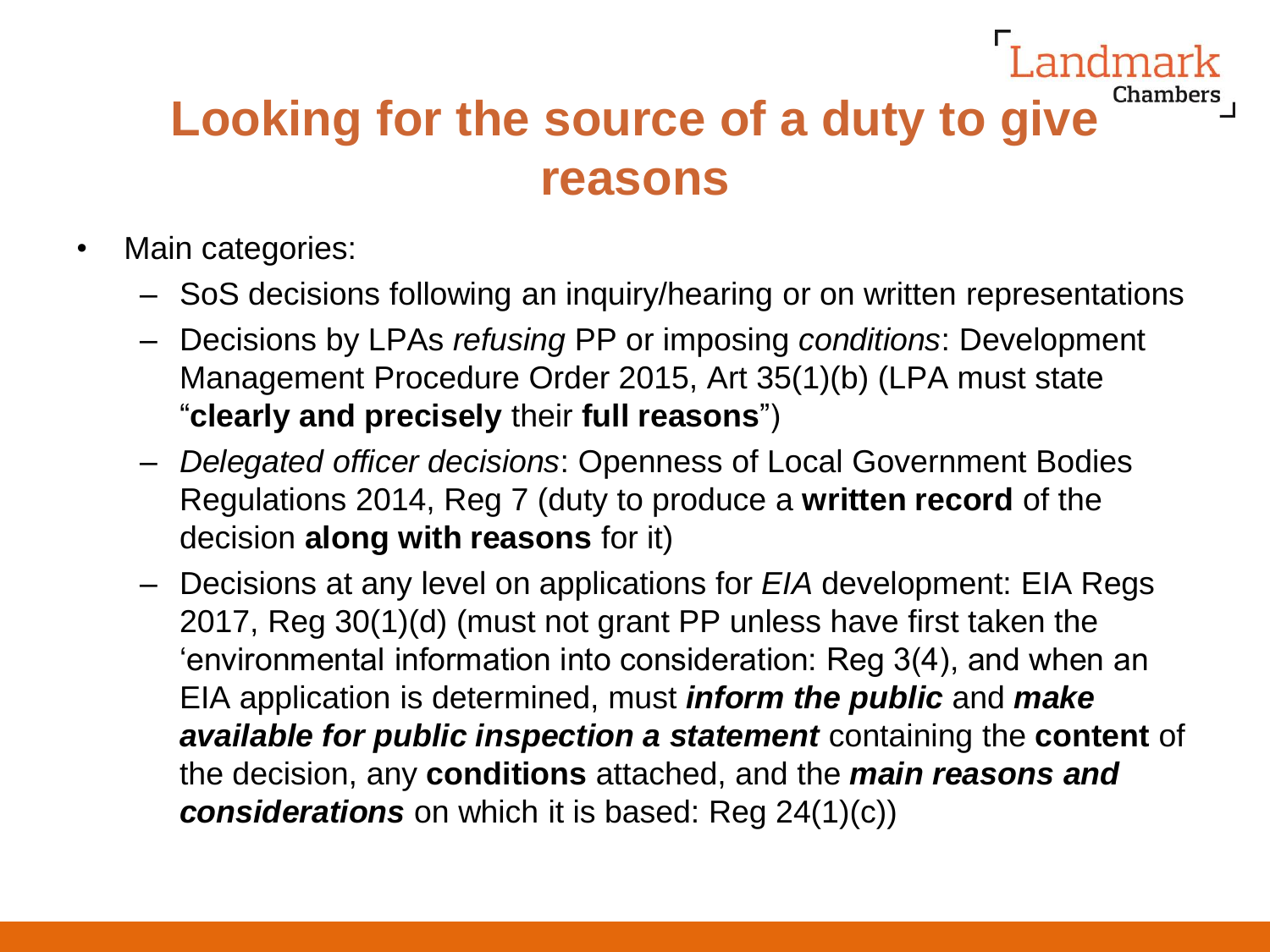- But no longer statutory duty to give summary of reasons following *grant* of PP
- Only existed between 2003 and 2013
- Then suggested to be burdensome and unnecessary in view of the logic and reasoning provided in officer reports; the summary added little to the transparency or quality of the decision-taking process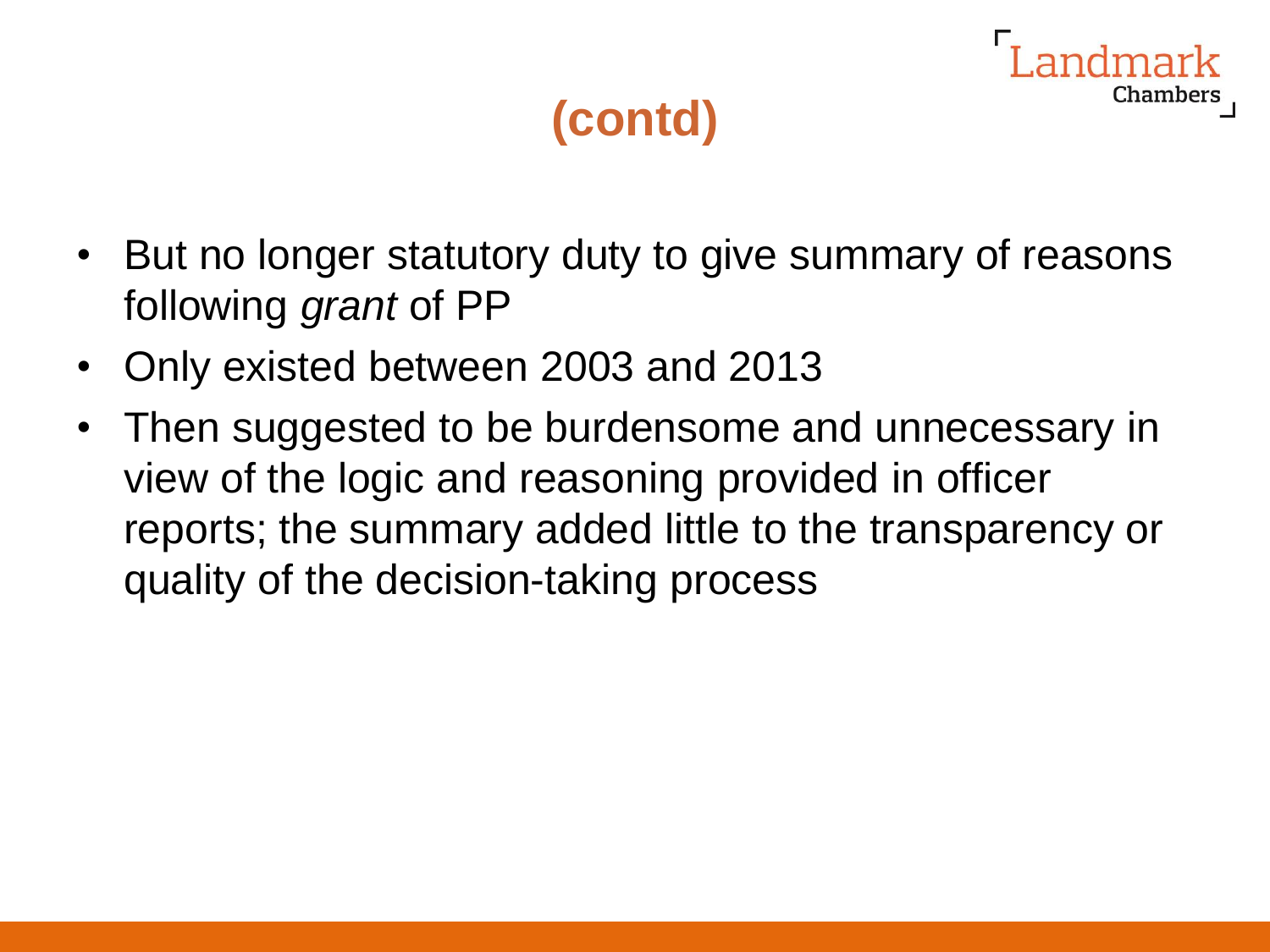- Statutory rules relating to the giving of reasons therefore all to be found in subordinate legislation
	- (TPCA 1990 and PCPA 2004 themselves saying nothing about the giving of reasons for planning decisions- decision maker not required to spell out the material considerations taken into account/which justify departure from the development plan, respectively)
- *But* Lord Carnwath JSC noted (important later) that it is: "…hard to detect a coherent approach in their development"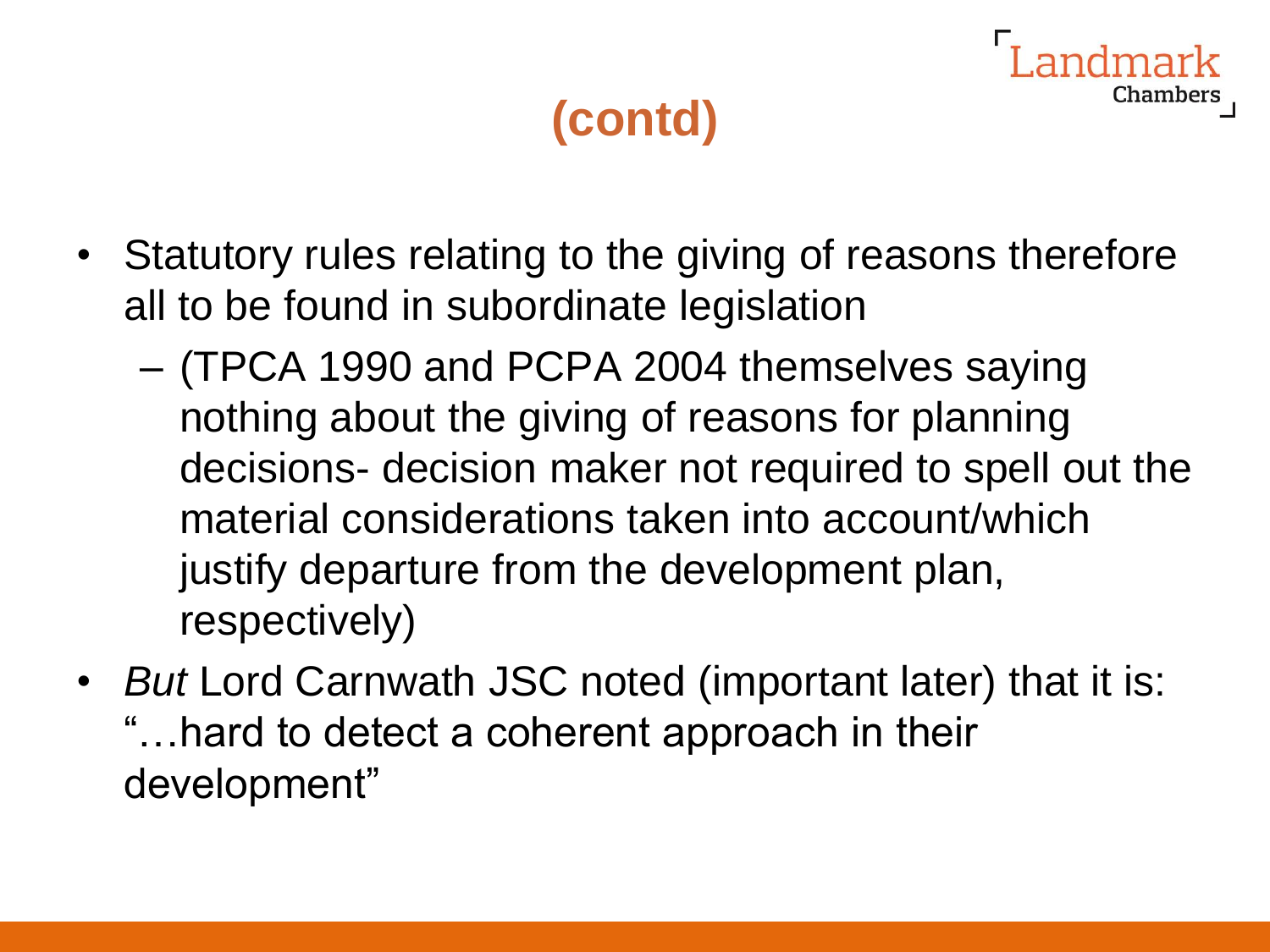# **Going back to basics for a moment:**

Chambers

- Why give reasons?
- *Save Britain's Heritage v Number 1 Poultry Ltd* [1991] 1 WLR 153, 170 Lord Bridge.
- Giving reasons is:
	- A salutary safeguard
	- To enable interested parties to know
	- The decision has been taken on relevant and rational grounds
	- And that any applicable statutory criteria have been observed

"…It is the analogue in administrative law of the common law's requirement that justice should not only be done, but also be seen to be done".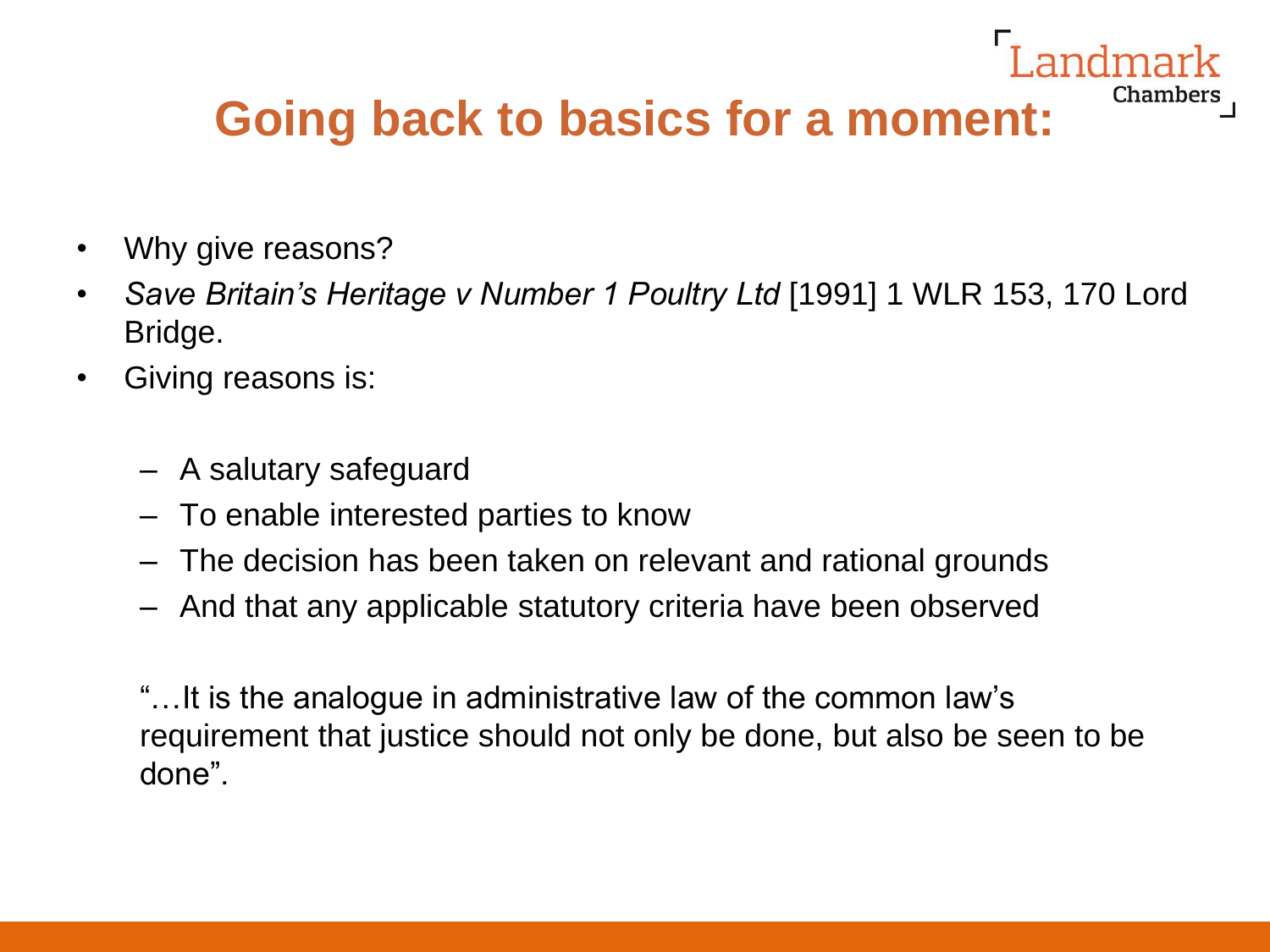### **And to** *Porter*

Chambers

## *(South Bucks DC v Porter (No 2)* **[2004] 1 WLR 1953 para 36 Lord Brown***)*

- Reasons for a decision must be:
- **Intelligible** and **adequate** and **enable the reader to understand**
	- why the matter was decided as it was
	- what conclusions were reached on the **principal important controversial issues** (need refer only to the main issues in dispute, not every MC)
	- disclose how any issue of law or fact was resolved
- Can be briefly stated (degree of particularity depending entirely on the nature of the issues)
- Must not give rise to substantial doubt as to whether decision maker erred in law (but such adverse inference will not readily be drawn; and decision letters must be read in a straightforward manner recognising that they are addressed to parties well aware of the issues involved and arguments advanced)
- Should enable **disappointed developers** to assess their prospects of obtaining some **alternative** permission
- Or **unsuccessful opponents** to understand how the **policy or approach underlying the grant** of PP may impact upon future such applications
- Reasons challenge will only succeed if court satisfied party genuinely **substantially prejudiced** by failure to provide adequately reasoned decision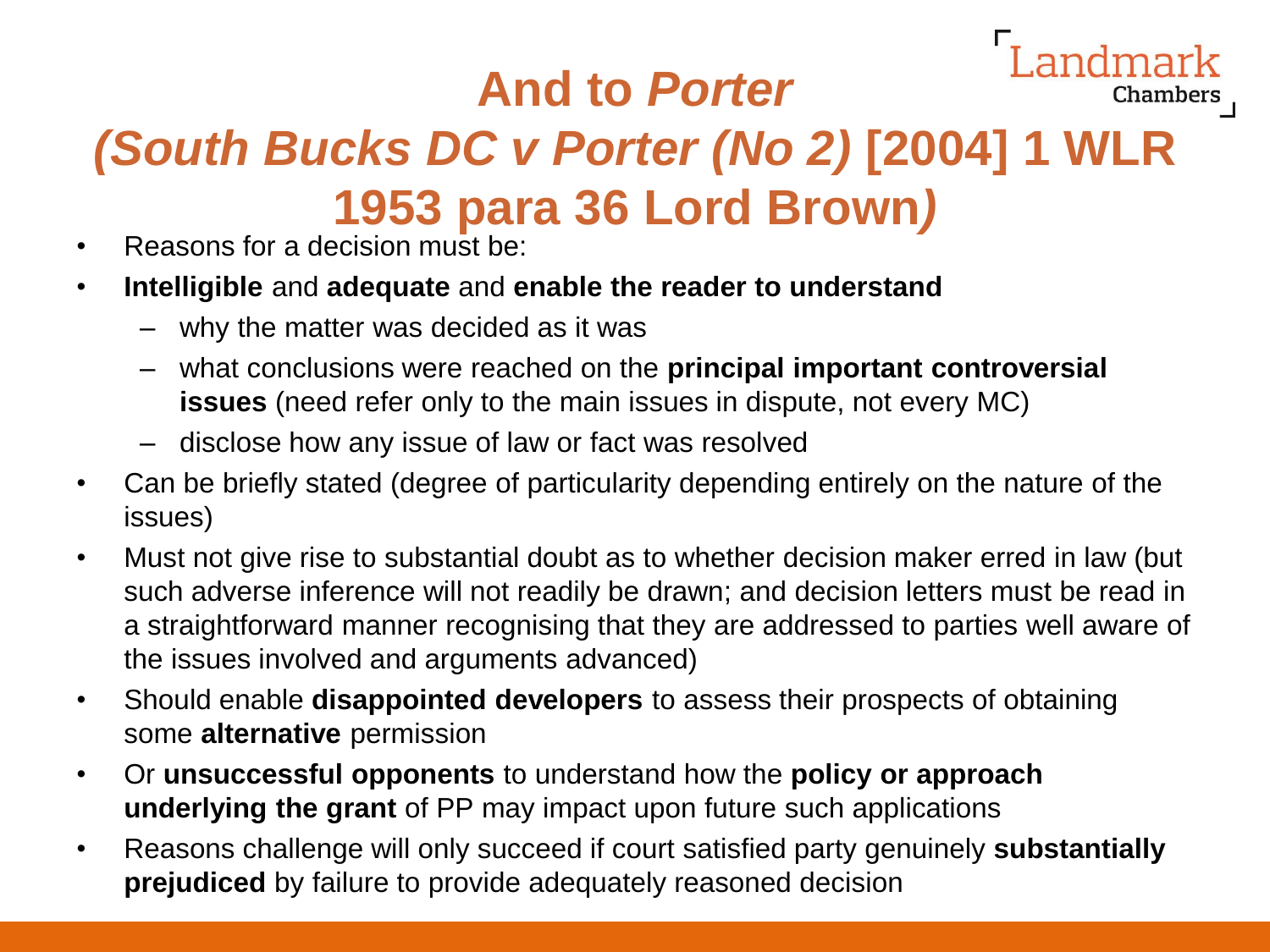## **And** *Clarke Homes Ltd v Secretary of State for the Environment* **[2017] PTSR 1081**

- Does the decision (the information provided by the authority) leave room for **genuine**- as opposed to forensic- **doubt** as to **what has been decided and why**?
- Lord Carnwath JSC confirmed that this *does* apply to a decision by a LPA as much as to the SoS or an **Inspector**
- This is the essence of the duty, and the issue for the court.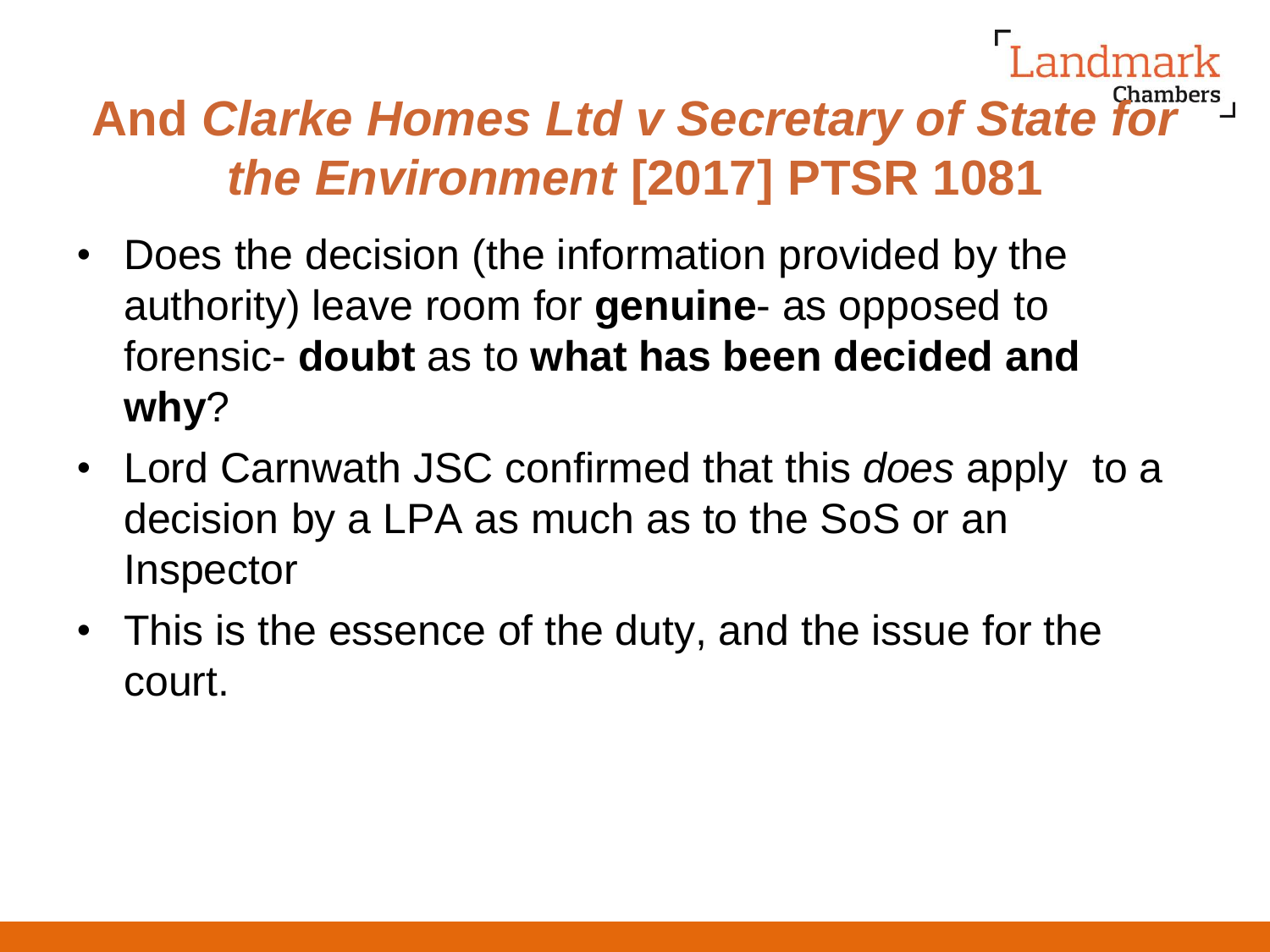

#### **Was the reference in the EIA Regs to the 'main reasons' of relevance?**

• No- that did not materially limit the ordinary duty. *Porter* is equally relevant in the EIA context.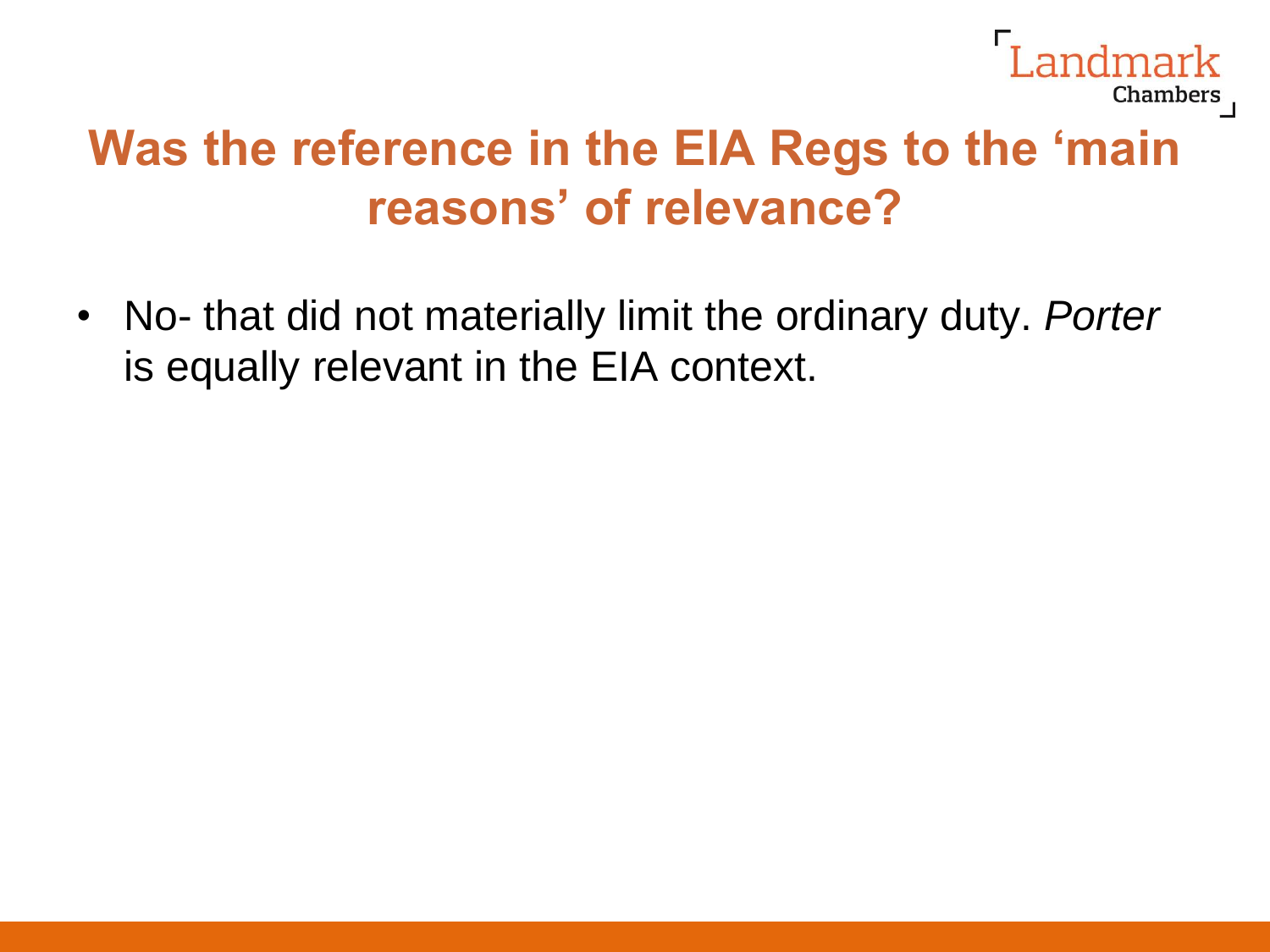

#### **What about the difference in process applied by a planning inspector and a LPA?**

- No, there was significance in this.
- Both may require the decision-maker to take into account and deal fairly with a wide range of differing views and interests, and reach a reasoned conclusion on them.
- The content of a duty (pursuant to a legal requirement) to give reasons should not in principle turn on differences in the procedures by which it is arrived at.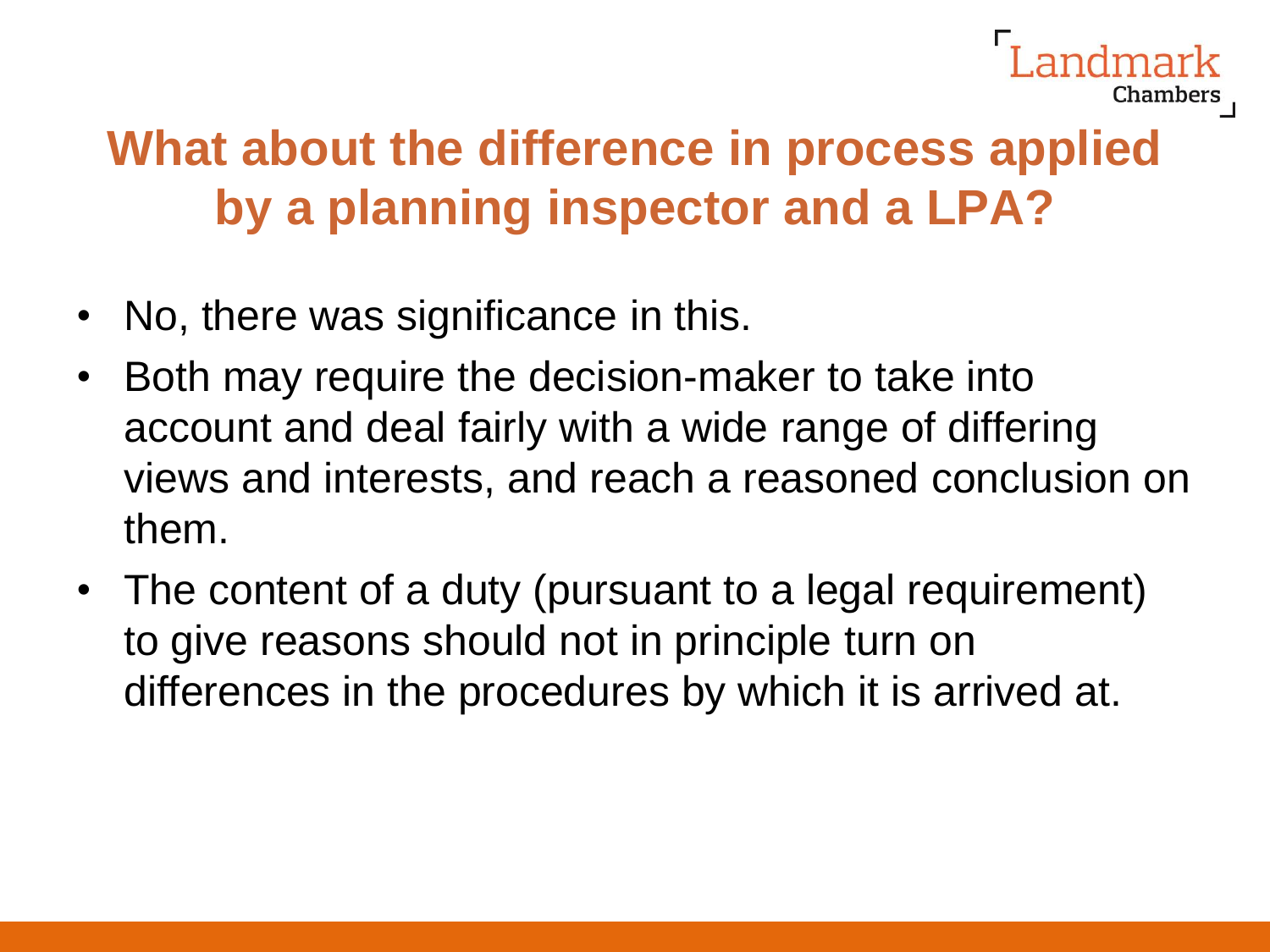Chamber

• But it was acknowledged that there is an important difference between a DL of SoS/Insp (designed as a stand-alone document setting out all the relevant background material and policies before reaching a conclusion) and a LPA decisionwhere that function will normally be performed by the officer's report.

> "If their recommendation is accepted by the members, no further reasons may be needed. Even if it is not accepted, it may normally be enough for the committee's statement of reasons to be limited to the points of difference."

• But the essence of the duty remains the same- is there room for genuine doubt as to what has been decided and why.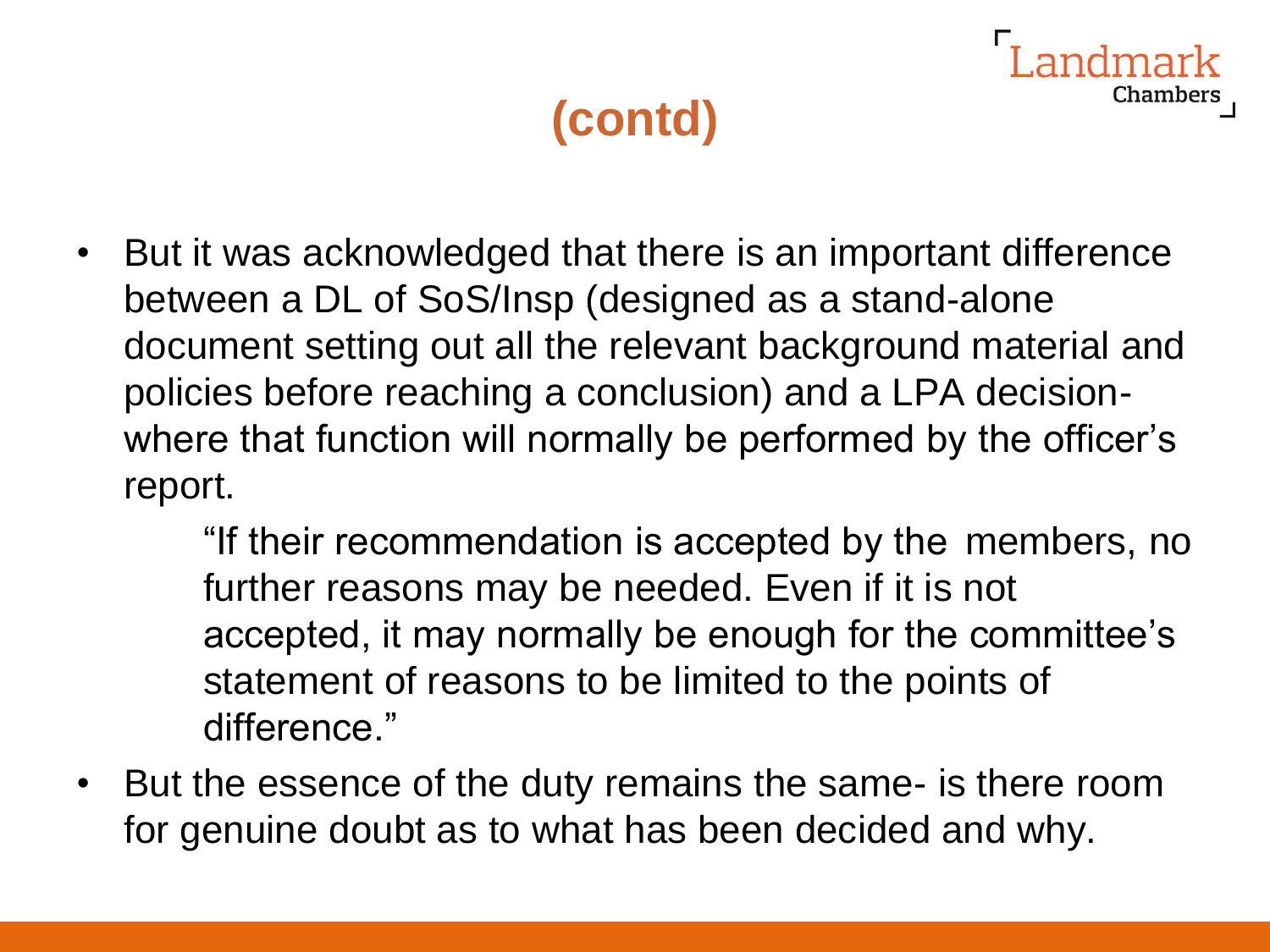#### **So is there a common law duty?**

- Easy disposal in *Dover* due to the clear breach of the specific duty under the EIA Regs- but Lord Carnwath dealt also the issue of the common law duty
- Public authorities are under *no* general common law duty to give reasons for their decisions, but it is well established that fairness may in some circumstances require it (even in a statutory context in which no express duty is imposed)
- *R v SSHD, ex p Doody* [1994] 1 AC 531:
	- Ability to mount an effective attack
	- Need for effective **means of detecting/revealing** the kind of **error which would entitle the court to intervene-** a means of ascertaining whether the decision making process had gone astray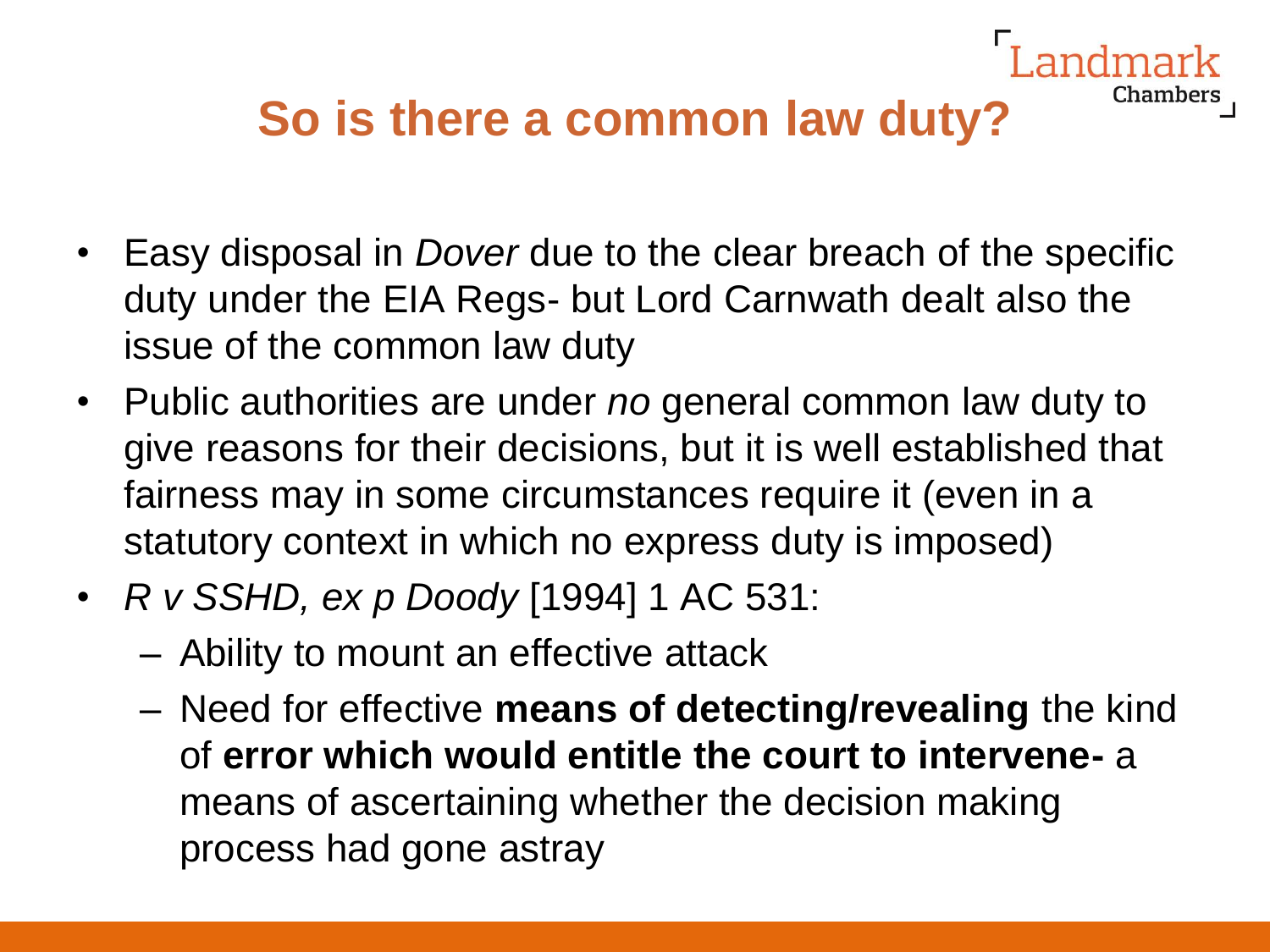# **CA in** *R (Oakley) v South Cambridgeshire DC*  **[2017] 1 WLR 3765: common law duty** *did* **arise**

- Facts included:
	- Committee disagreement with careful and clear recommendation from a highly experienced officer
	- A matter of potential significance to very many people
- Elias LJ: the "dictates of good administration and the need for transparency" were "particularly strong" and "reinforce the justification for imposing the common law duty"
- Sales LJ concerned the imposition of such duties might deter otherwise public-spirited volunteers from council duties and/or introduce an unwelcome element of delay into the planning system
- Submitted in *Dover* that the factors identified by Elias LJ **could arise in many cases and lead to the common law duty becoming a general rule**. Instead the duty should arise only exceptionally. The requirements of fairness would be met by public access to the material available to the decision maker.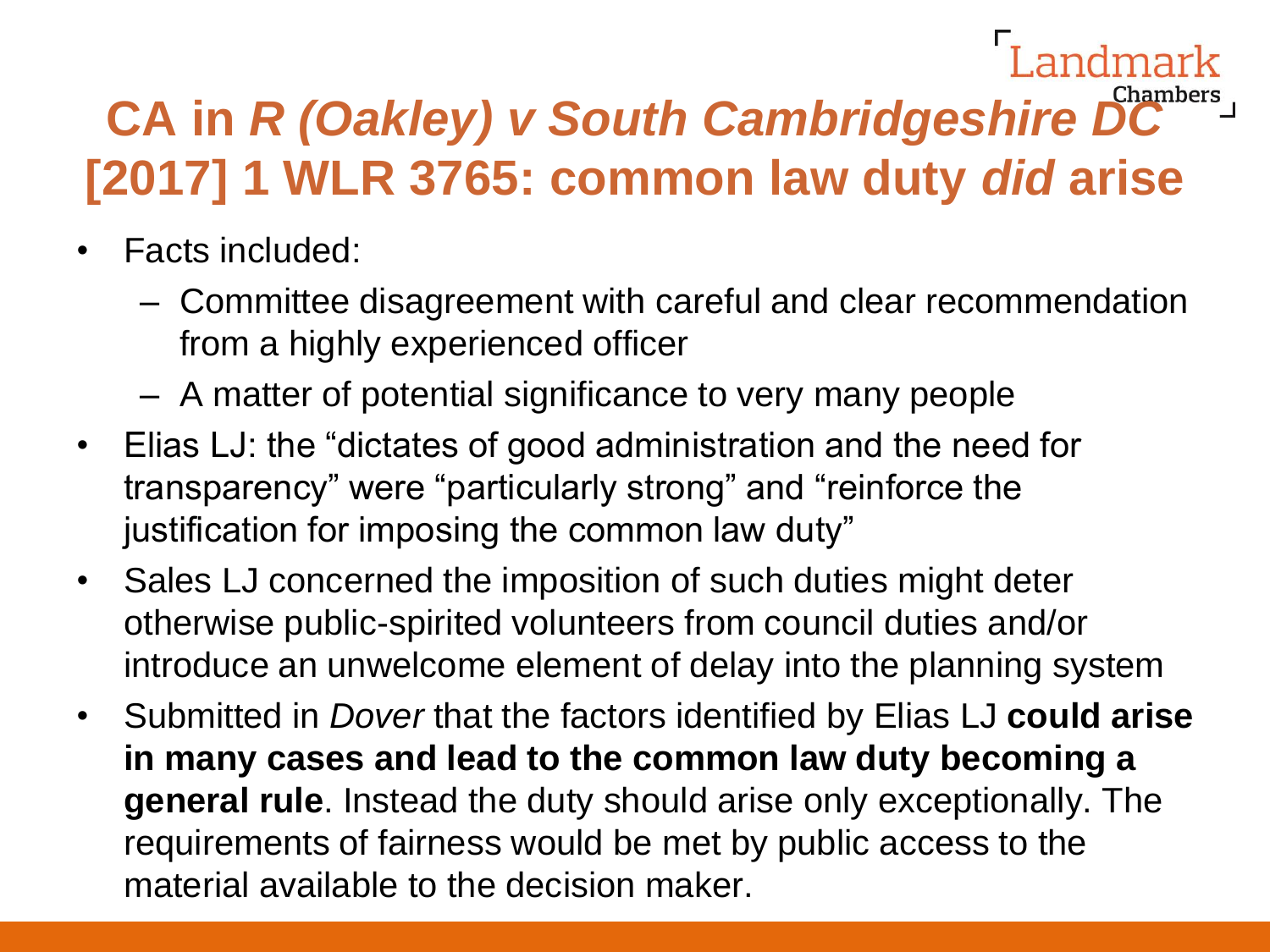#### *Oakley* **was rightly decided**

Chamber:

- Lord Carnwath JSC- *Oakley* "consistent with the general law as established by the House of Lords in *Doody*".
- Although planning law is a creature of statute, the proper *interpretation* of statute is underpinned by general principles, derived from the common law. In *Doody* "…the giving of reasons was seen as essential to allow effective supervision by the courts".
- Fairness was the link between the common law duty to give reasons for an administrative decision and the right of the individual affected to bring proceedings to challenge its legality.
- There was nothing novel or unduly burdensome about requiring members' reasons for departing from their officers' recommendations to be capable of articulation and open to public scrutiny. (The debate was not about LPA's making decisions on rational grounds, but about when they are required to disclose the reasons for them, beyond the documentation already existing as part of the process).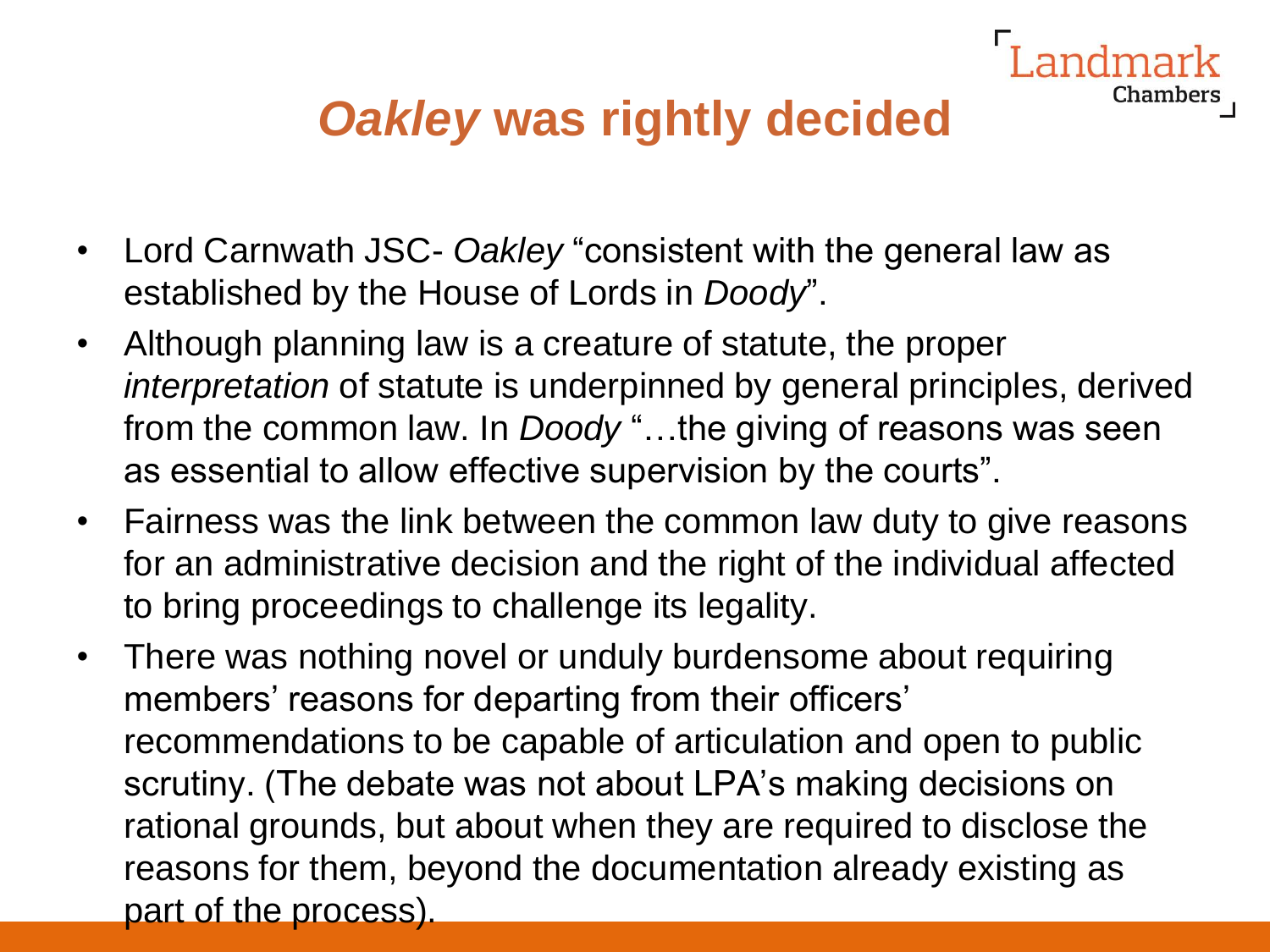# Chambers

#### **No inconsistency with the abrogation of the specific duty to give reasons for grant**

- The explanatory memorandum abolishing that rule made clear that it was not intended to detract from the general principle of **transparency**, but was a **practical acknowledgment** of the different ways that objective could be normally be attained without adding unnecessarily to the administrative burden. "In circumstances where the objective is not achieved by other means, there should be no objection to the common law filling the gap".
- Lord Carnwath JSC noted the special circumstances of *Oakley*:
	- Widespread public controversy surrounding the proposal
	- The departure from development plan and Green Belt policies
	- *Combined with* members' disagreement with the officers' recommendation- making it impossible to infer, from the report or other material available to the public, what the reasons were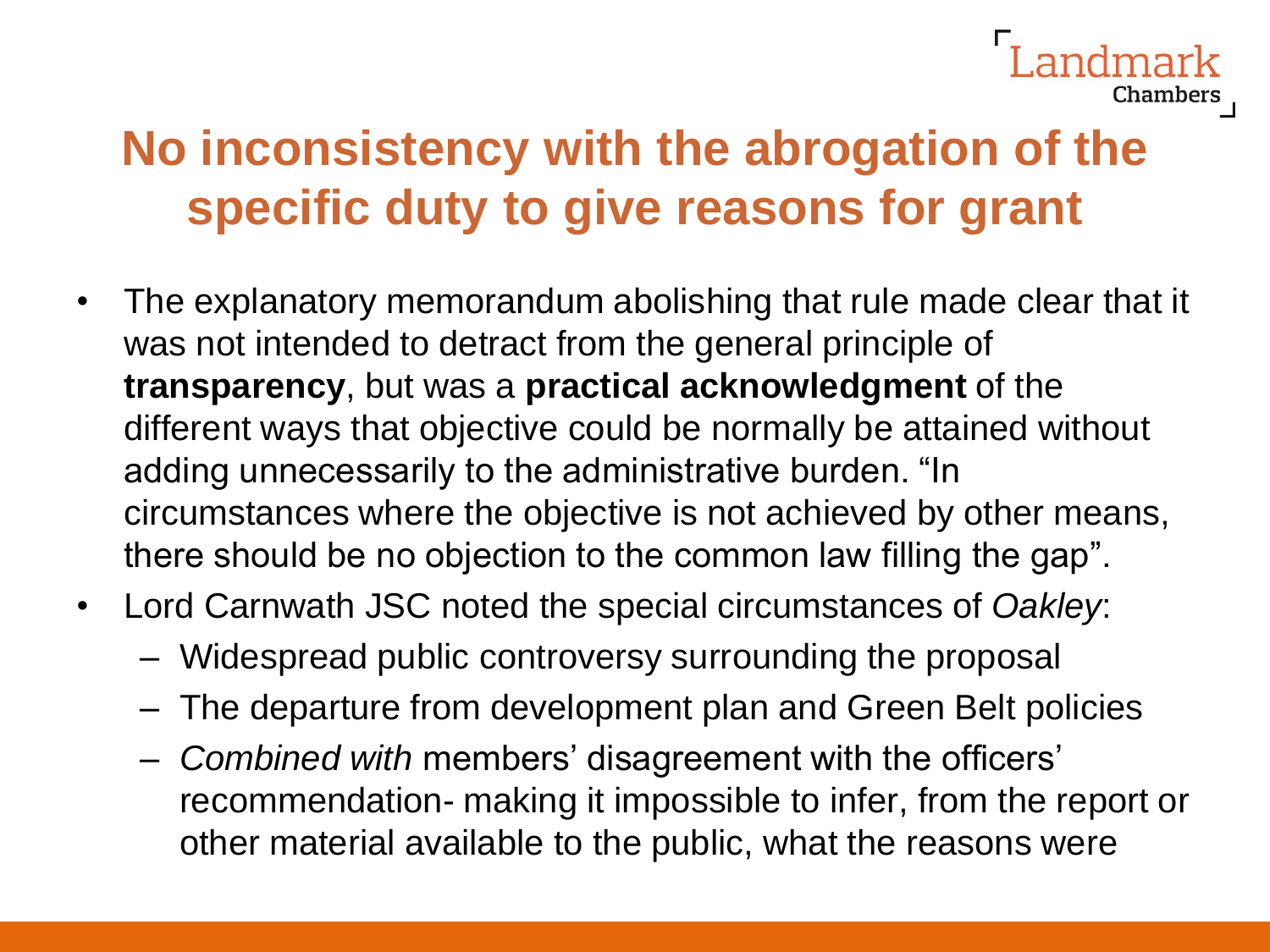#### **So why should the duty be limited at all, and what factors are sufficient to trigger it?**

andmark

- The present system of rules has "...developed piecemeal without any apparent pretence of overall coherence".
- It is appropriate for the common law to **fill the gaps**, but to limit that intervention to circumstances **where the legal policy reasons are particularly strong**.
- It should not be difficult for councils and their officers to identify **cases which call for a formulated statement of reasons**, beyond the statutory requirements.
- **Typically** they will be cases where as in *Oakley* (and *Dover* itself) permission has been **granted in the face of substantial public opposition** and **against the advice of officers**, for projects involving **major departures from the development plan** or other policies of recognised importance (eg the specific policies identified in the NPPF)
- "Such decisions call for public explanation, not just because of their immediate impact; but also because…they are likely to have lasting relevance for the application of policy in future cases"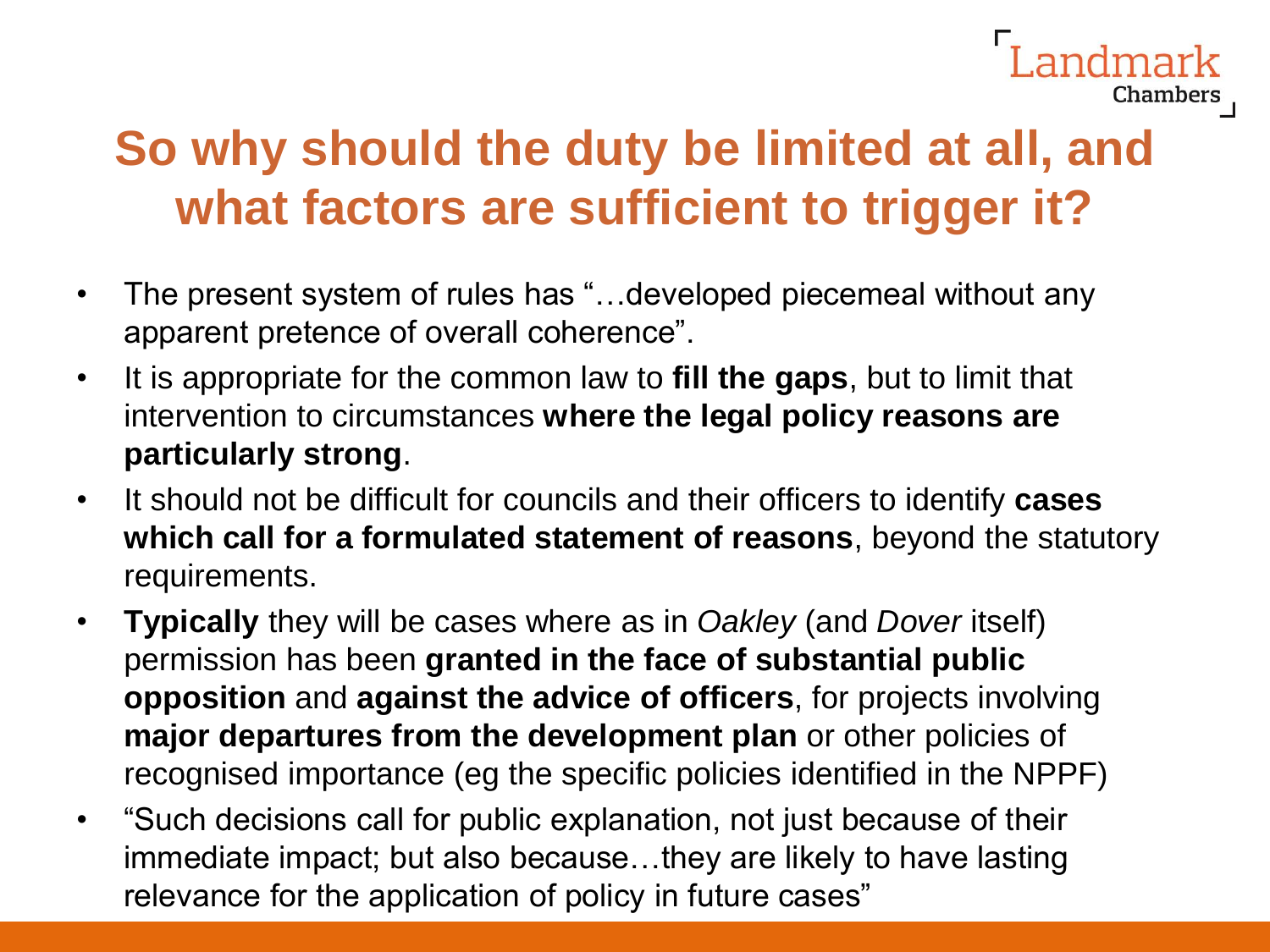# **Clues from the factual circumstances in Dove**

- NB elements of case highlighted by Lord Carnwath JSC:
- The officers' report arrived only a few days before the meeting, introduced into the debate a new element of potentially crucial significance (the proposed reduction in the number of houses) on which there was a sharp difference of view between the expert advisers
- Members could have deferred discussion of the officers' proposed modifications (including the contentious issue of viability)- bearing in mind the decision maker's *Tameside* duty to take reasonable steps to acquaint themselves with the relevant information to enable them to answer the question (having identified the right one)
- The *Tameside* obligation includes the need to allow the time reasonably necessary not only to obtain the relevant information but also to understand and take it properly into account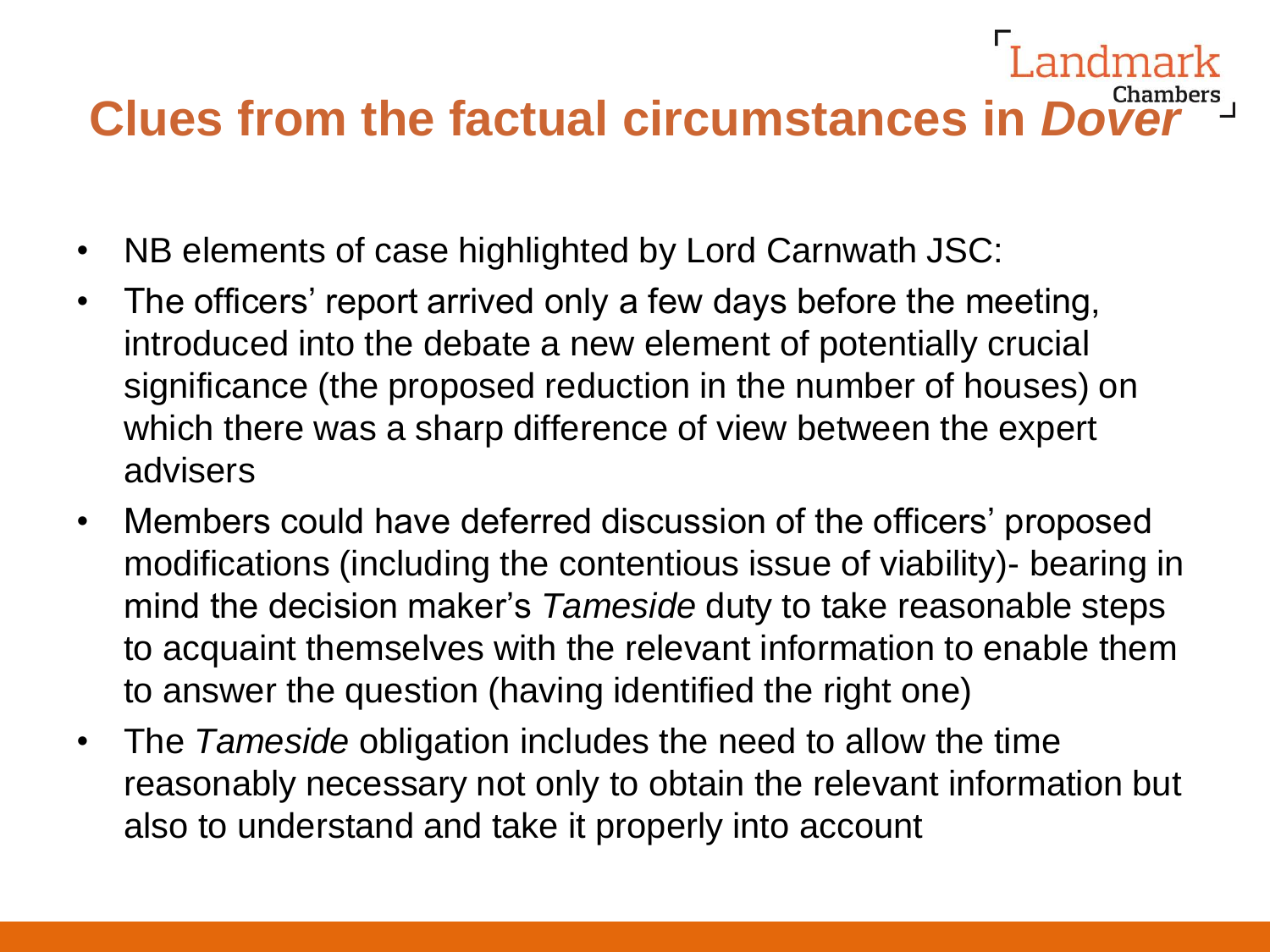- Timing: it was submitted that a declaration was sufficient as reasons could be supplied retrospectively
- The court could not accept that in relation to the EIA duty.
- In EIA Cases the duty to provide reasons cannot be fulfilled by producing a statement of reasons at some time after the decision has been made, or by a court ordering that such a statement be provided. The provision of reasons is an intrinsic part of the procedure
- In any event 3 years had passed since the grant and no attempt had been made to formulate the reasons to make good the *admitted* breach:
	- "This perhaps underlines the difficulty of reconstructing the operative reasons of the committee on the basis simply of what is in the minutes".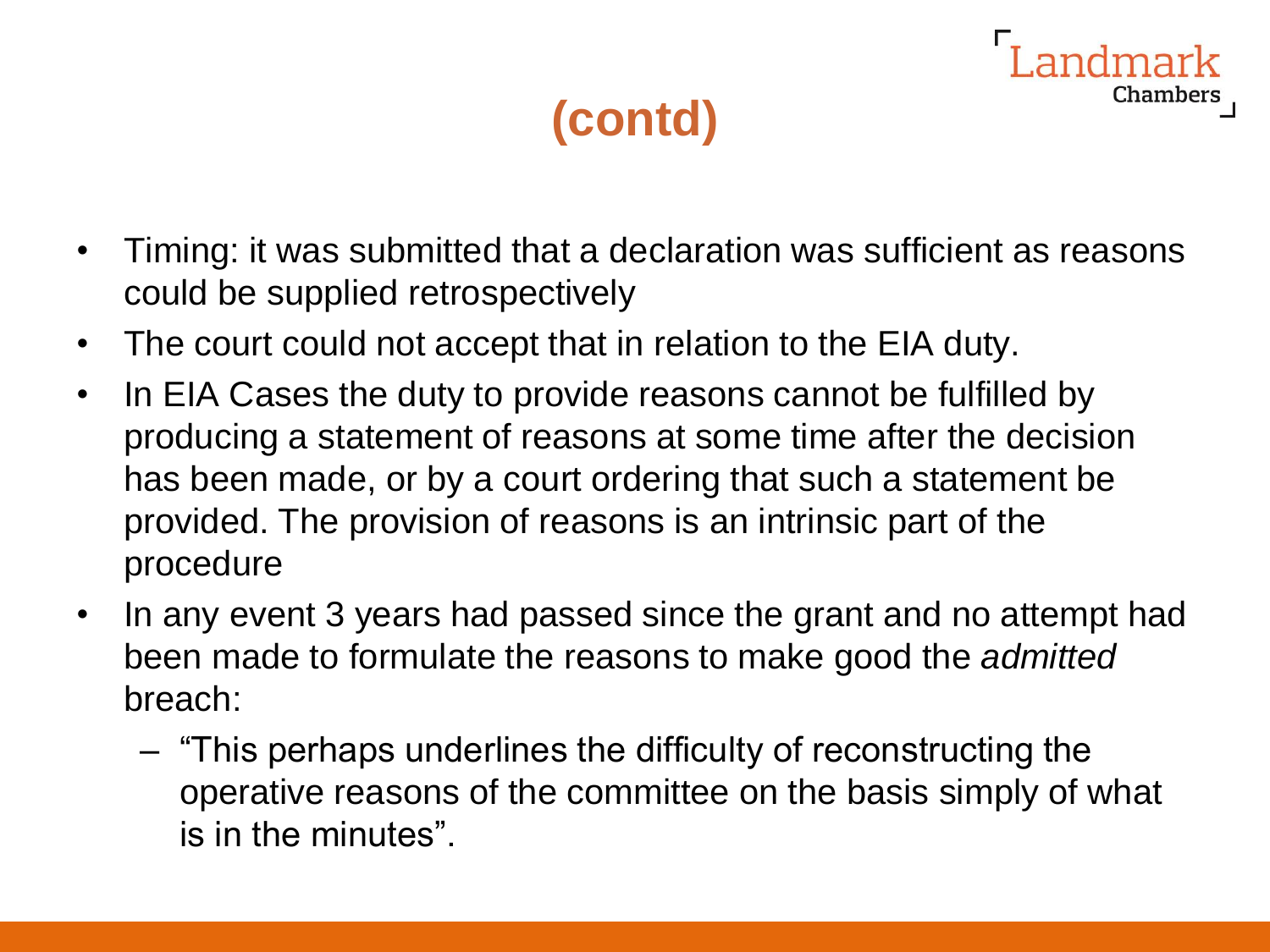#### **Outcome on the facts in** *Dover*

- It was not possible to rely on the views attributed to 3 members who were recorded as supporting the proposal.
- That assumed that their views were shared by the majority, whereas the required statement under the EIA Regs is of the reasoning of the Committee as a whole.
- Even making that assumption, serious gaps remained.
- How did members feel able without further investigation to reject the view of their own advisers that the viability of the scheme need not be threated?
- It was not enough to rely on the possibility of the scheme being jeopardised, simply on the say-so of the applicant's advisers without any reference to the expert view to the contrary.
- Neither had the committee detailed what were the 'main measures to avoid, reduce and, if possible, offset the major adverse effects of the development' (as required by the EIA Regs)- there was no explanation of how members' belief that there could be effective screening was reconciled with the officers' view that there could not be.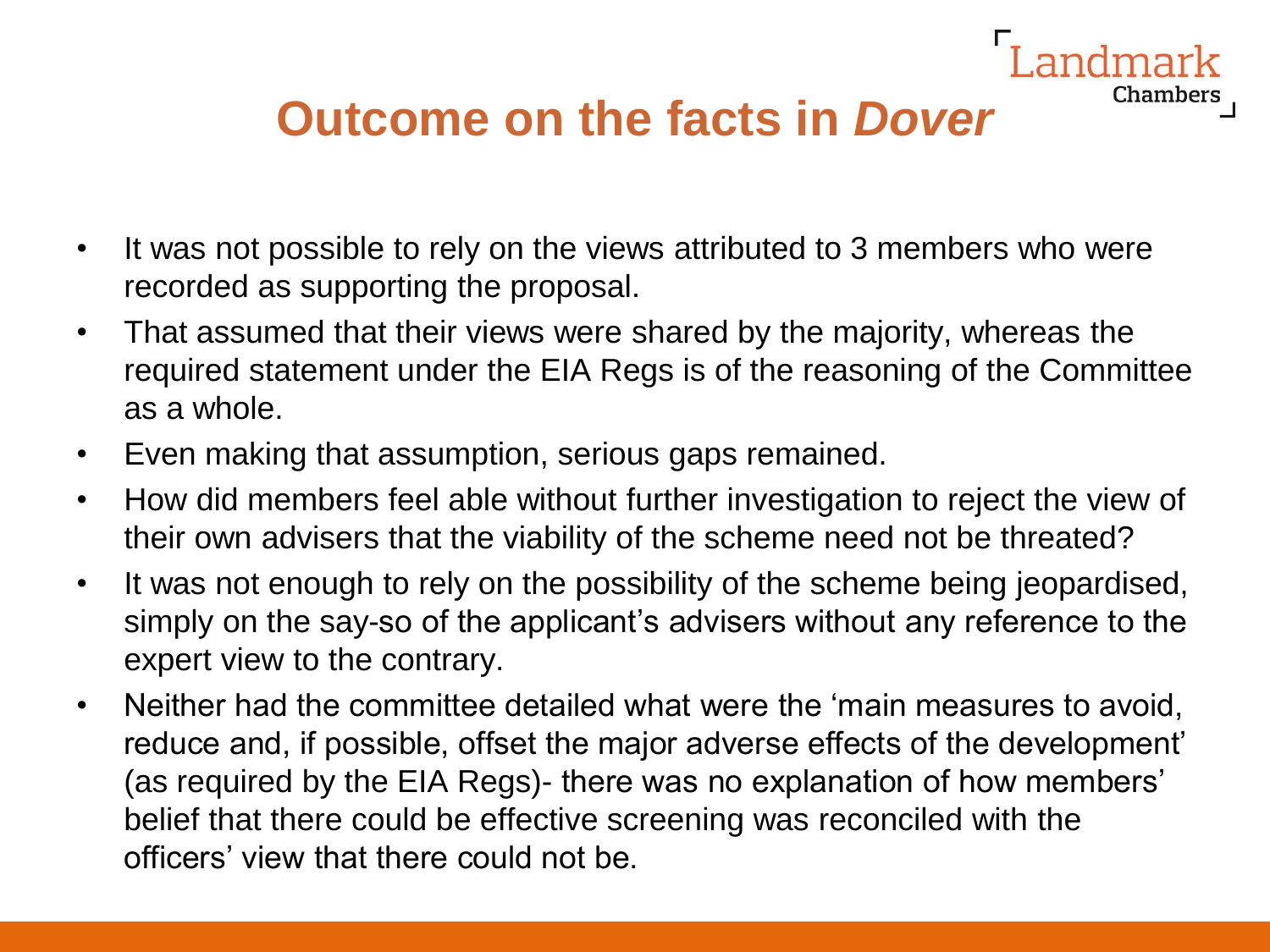- The failure to address those points raised a substantial doubt as to whether the members had properly understood the key issues or reached a rational conclusion on them on relevant grounds. The defect in reasons went to the heart of the justification for the permission and underlined its validity. The only appropriate remedy was to quash the permission.
- A mere declaration was not sufficient.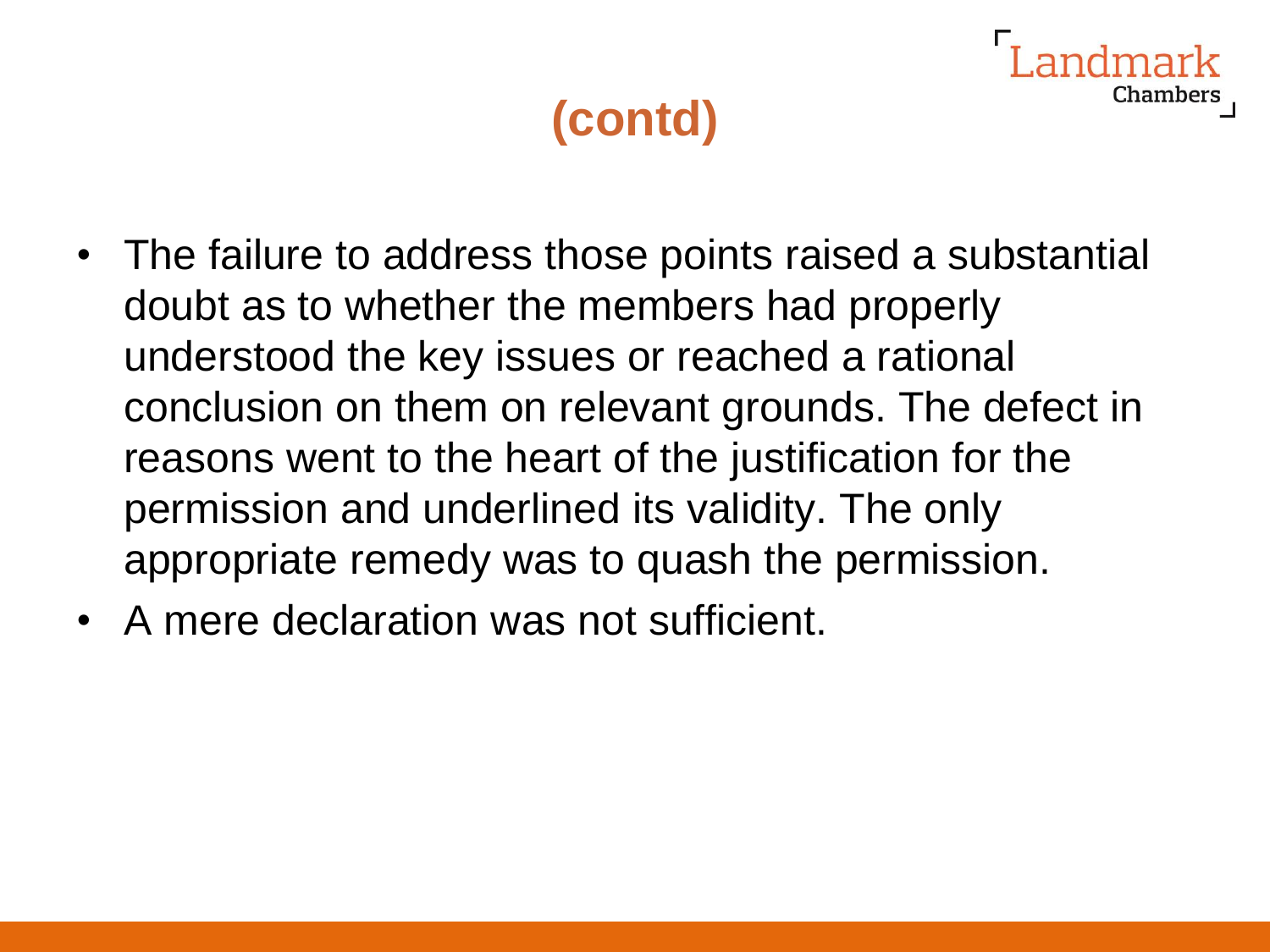#### **Academic reaction**

Chamber:

- The question has been posed- why do the courts continue to resist the idea of embracing a general common law duty to give reasons?
- Dr Joanna Bell (whose earlier work was cited by Lord Carnwath JSC in his judgment): the idea that all public authorities should be regarded as under a general common law duty' to provide adequate reasons could not help the judges to find answers to the really difficult legal questions at the heart of the case.
- "Perhaps one reason why the courts have so far failed to embrace the idea of the general common law duty of reason-giving…is that it is not an intellectual tool which offers meaningful guidance as to how to navigate the sorts of legal question which tend to arise in reasons challenges".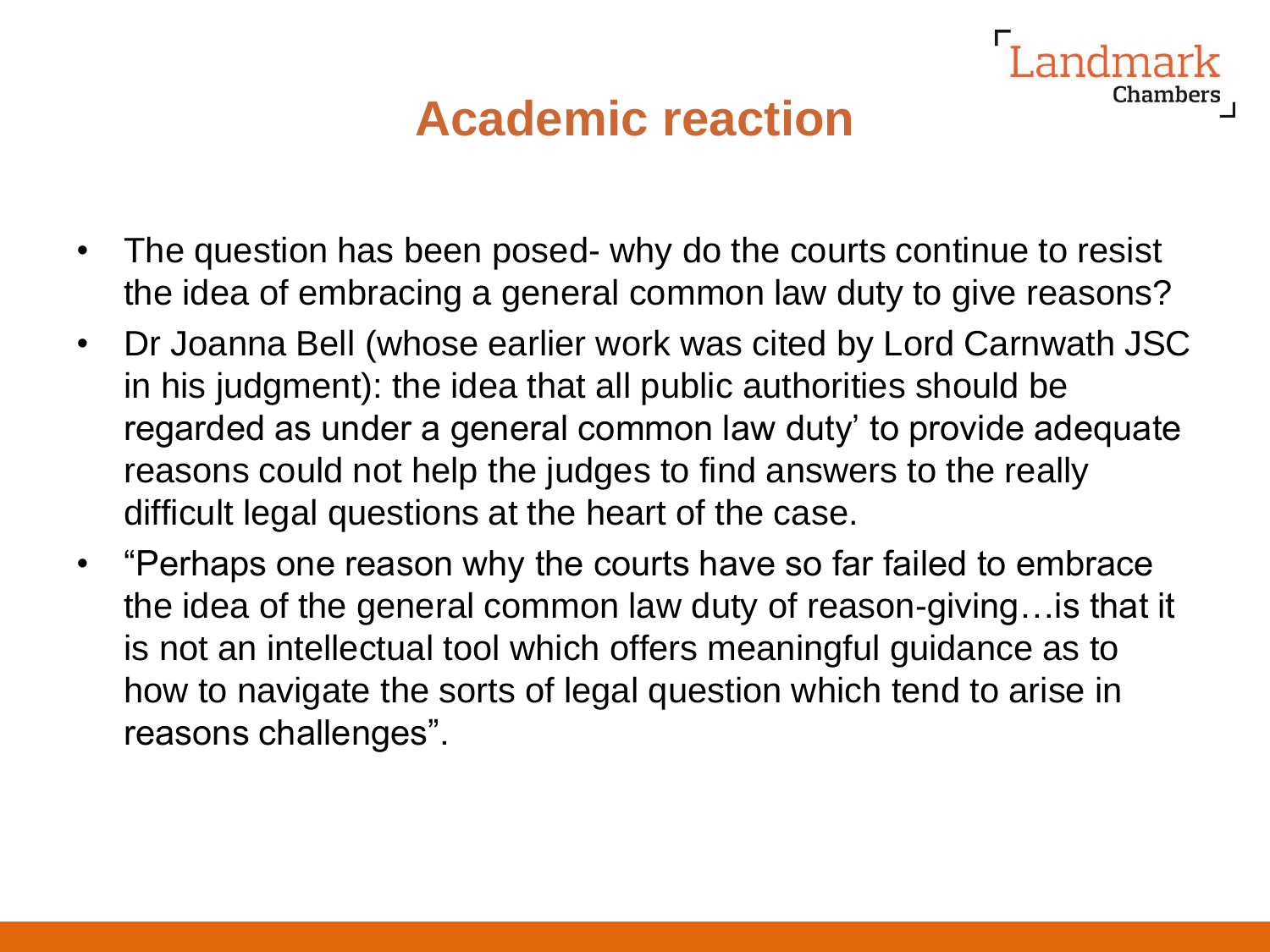

- Bearing in mind the factors identified by Lord Carnwath JSC: substantial public opposition, a decision made against officer advice, a major departure from the development plan-
	- Are these cumulative?
	- Is one alone (eg public opposition) enough?
	- What exactly might 'major' mean?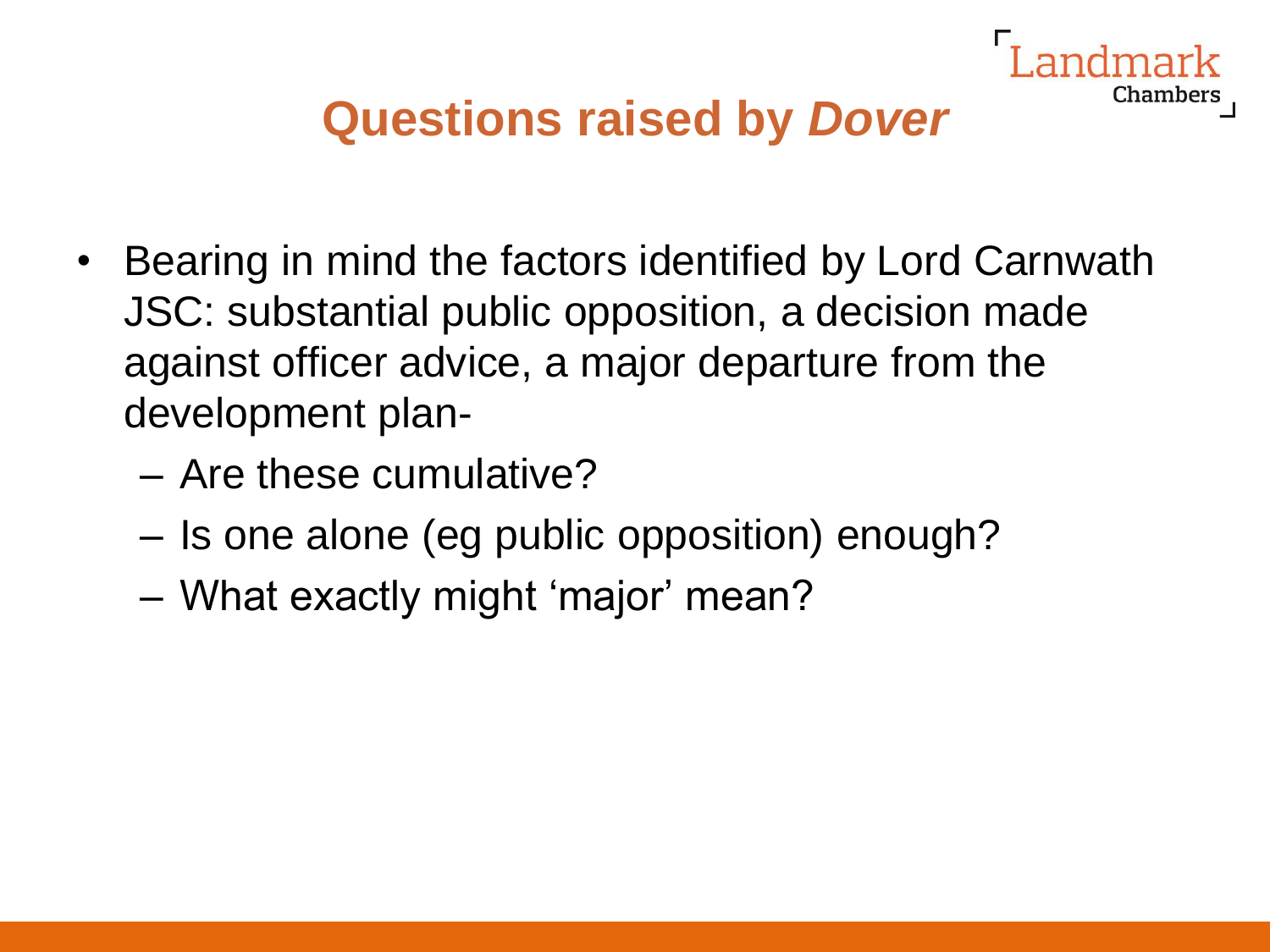# **Has the subsequent caselaw elucidated any of these questions?**

Landmark

- *R (Paul Rogers) v Wycombe DC* [2017] EWHC 3317 Lang J
- Reasons for the decision (to grant PP for a new house and garage despite an agreement under s52 of the 1971 Act covenanting not to carry out additional residential development) were provided 5 months later
- The report recommending permission found that the s52 agreement was obsolete and no longer served a useful planning purpose: although it had to be taken into account, the blanket prohibition of development was itself not in compliance with the NPPF
- The reasons stated that the s52 agreement was given little weight due to its age and the supersession of its restrictions by the NPPF
- The **retrospective reasons** had to be disregarded, as it had been prepared to plug a gap in the context of the litigation and was not contemporaneous.
- But *Dover* did not mean that a quashing order *had to* follow wherever reasons were found to be inadequate. It was clear on the evidence that the outcome would be the same even if the PP was quashed (s31(2A) Senior Cts Act 1981).
- Court also (para 56) appeared to hold that a different standard applies when considering the adequacy of an officers' report, and the adequacy of any reasons given (where the duty applies).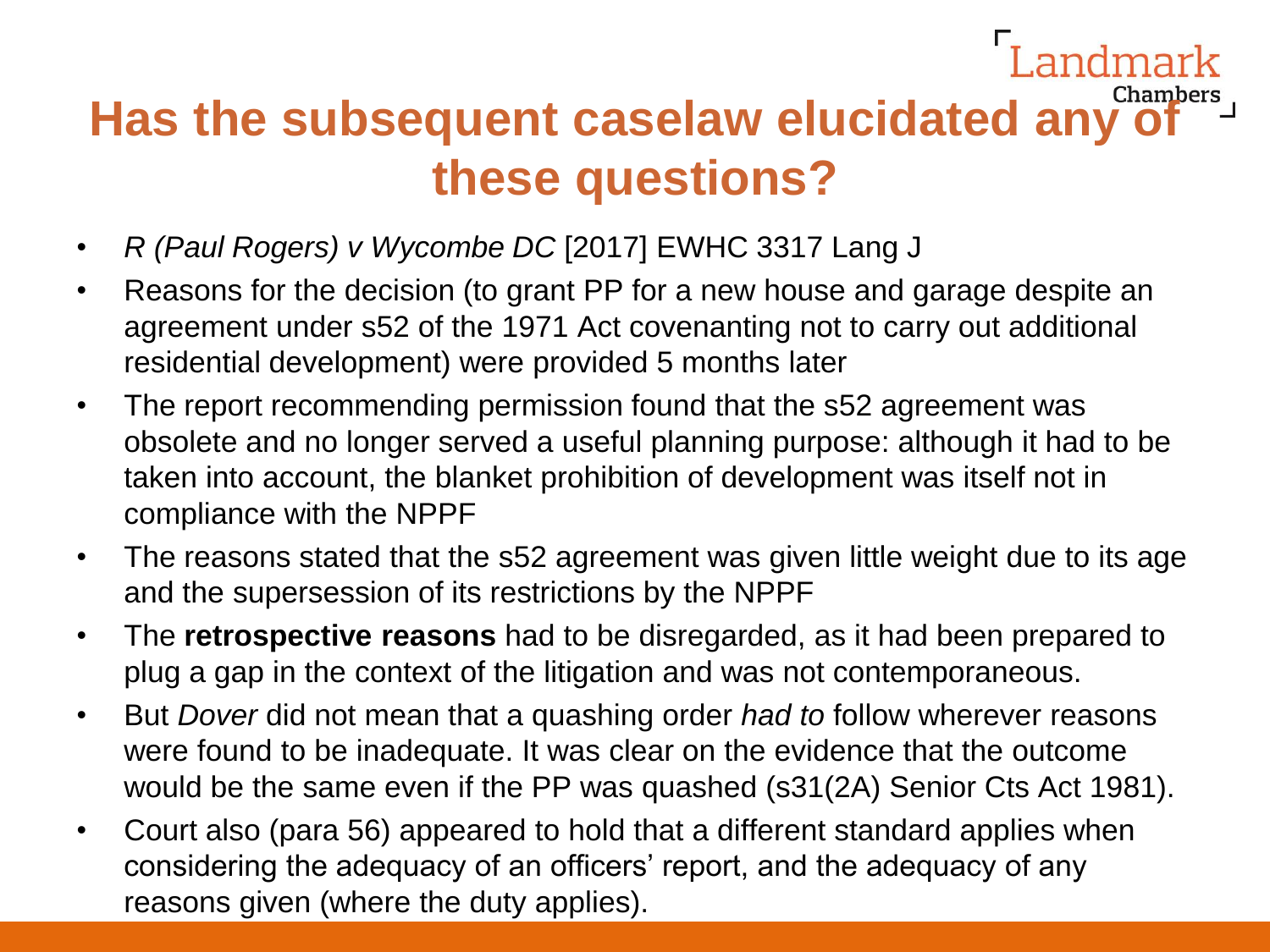ndmark

- *R (Timothy Steer) v Shepway DC* [2018] EWHC 238
- Decision to grant PP for a holiday park (12 lodges) in an AONB and SLA
- Officer's report recommended refusal, Committee resolved to grant
- Only record of decision was in the minutes- no recording and no contemporaneous note taken
- One ground of challenge was that the Committee was under a common law duty to give reasons, as it was **not following the OR's recommendation**  and the **application was controversial**, concerning a protected AONB
- Conceded common law duty to give reasons in this case
- The defect in reasons went to the heart of the justification for the PP and undermined its validity
- Another case in which Lang J refused to admit *ex post facto* evidence "intended to plug the gap in the Defendant's contemporaneous documentation" (NB on the facts, the accounts were inconsistent with each other, not supported by any contemporaneous notes, and hotly contested by other Cllrs who had been present and opposed the application)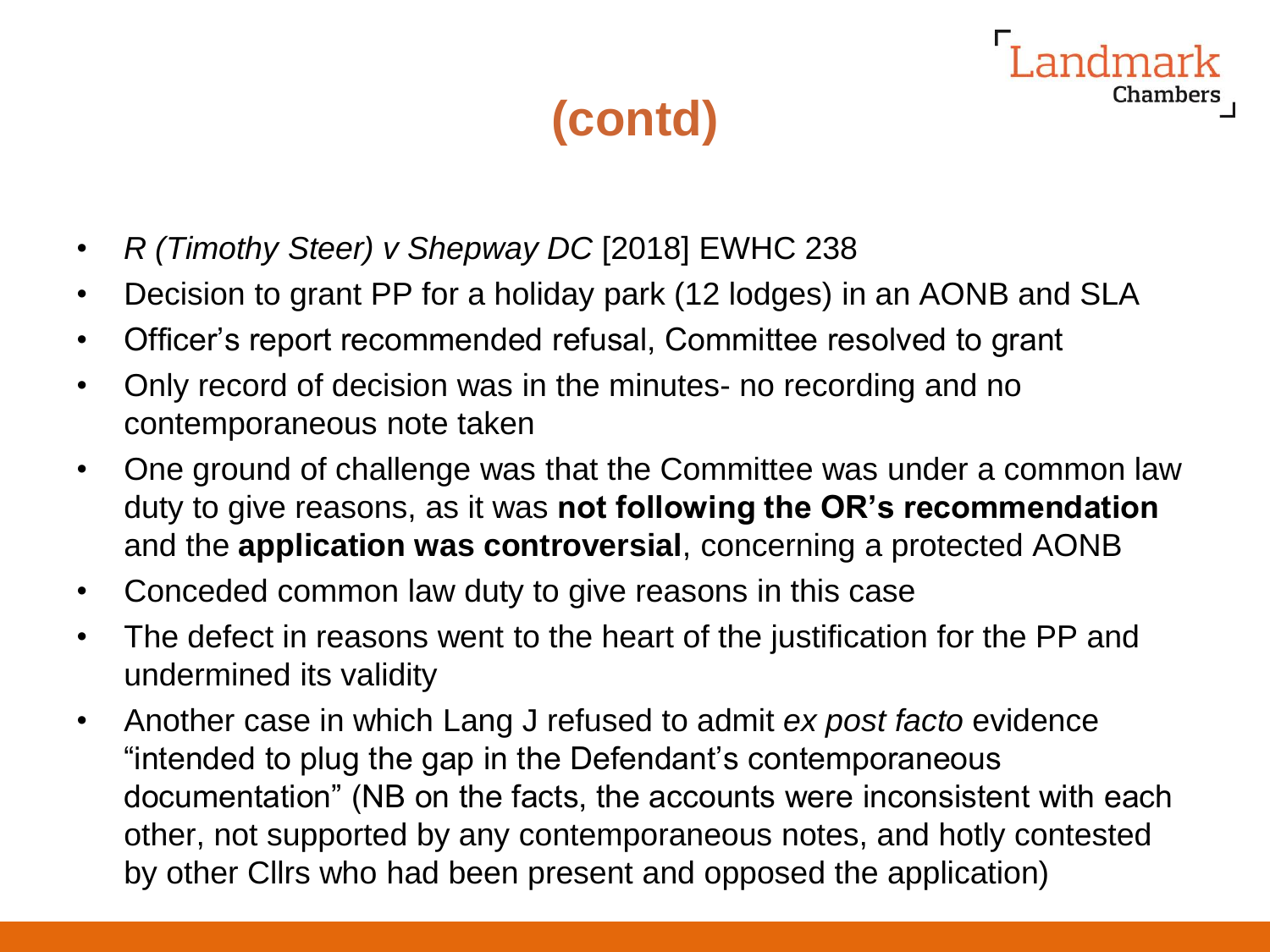- *R (Lancashire County Council) v SSEFRA and Bebbington*  [2018] EWCA Civ 721
- Common law duty to give reasons found in context of decision to register the land as a town/village green
- The *Oakley* and *Dover* principles were applied in the context of that statutory regime (but the reasons were ultimately found adequate)
- On the facts, the application for registration had been contested at a non-statutory inquiry, the inspector had supported the objection on a potentially decisive point, his conclusions and recommendation had been supported by the authority's professional officers in their advice to committee, but the members resolved to depart from it.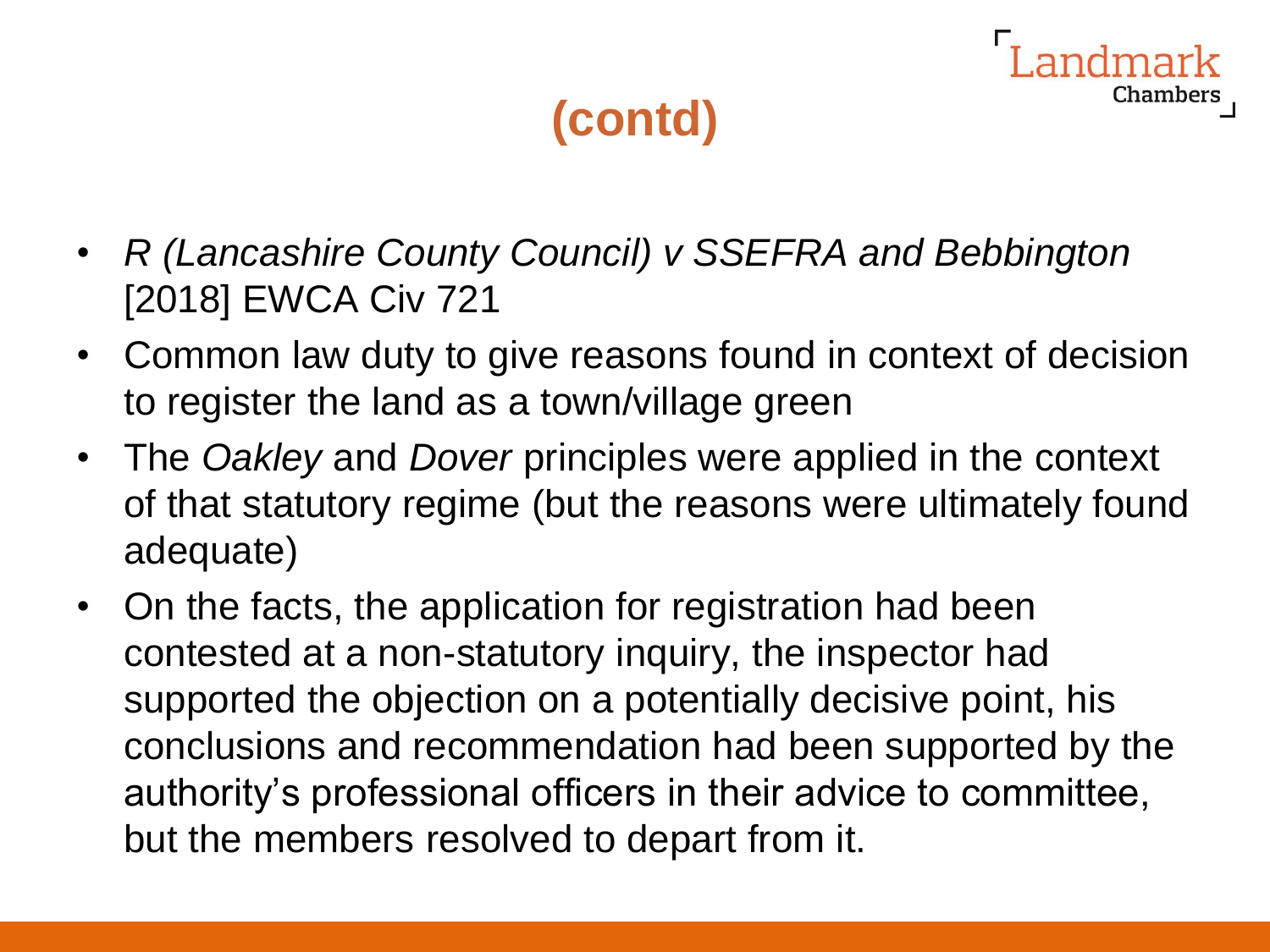- *Lancashire* para 101:
	- "…There is no universal standard. The intelligibility and adequacy of the reasons provided will always depend on the nature of the issue they are intended to address. Some issues will be essentially a matter of straightforward judgment on ascertained facts, which is not within the realm of any particular expertise, on which divergent conclusions may reasonably be held, and for which a simply and clearly stated disagreement with an inspector's or officer's conclusions may often be enough. Others will compel a more thorough explanation to demonstrate the decision-maker's grasp of 'the key issues' and that a 'rational conclusion' has been reached 'on relevant grounds'…"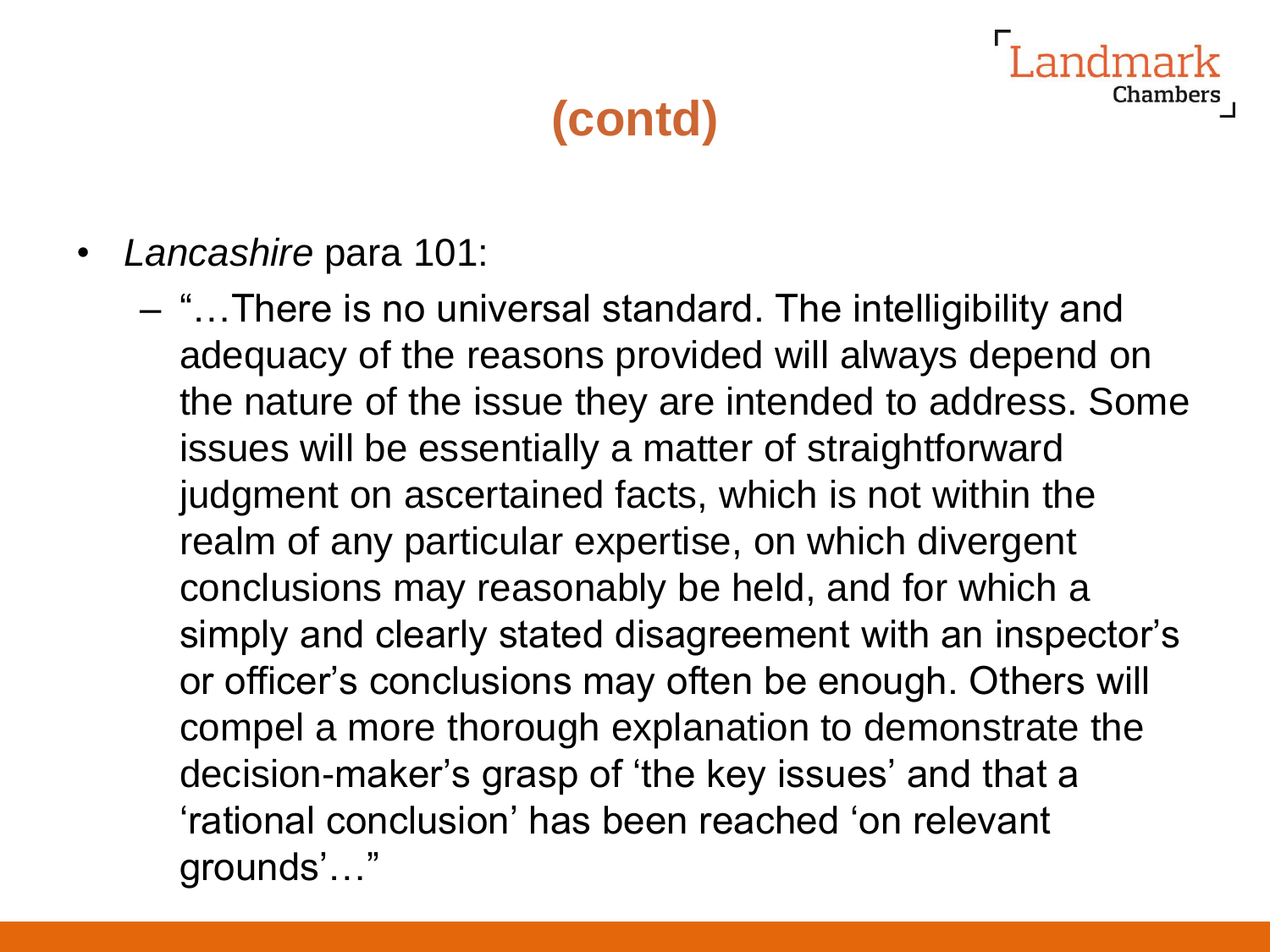Chamber:

- *R (Tate) v Northumberland CC* [2018] EWCA Civ 1519
- PP for a house in a Green Belt village
- LPA erred in not giving reasons for its conclusion that it would be 'limited infilling' under the NPPF (this being contrary to an Inspector's previous view)
- There was no attempt to distinguish the Inspector's decision on its facts, even though the situation on the ground had not materially changed and the proposal was essentially the same. The policy context had changed, but to become more restrictive, thus making the importance of establishing whether the development was in fact infill- that had become the crucial question
- It was not clear what approach the officer had adopted- there were no reasons in either the report, the committee meeting minutes or the decision notice itself
- The grant of PP was vitiated and there was substantial prejudice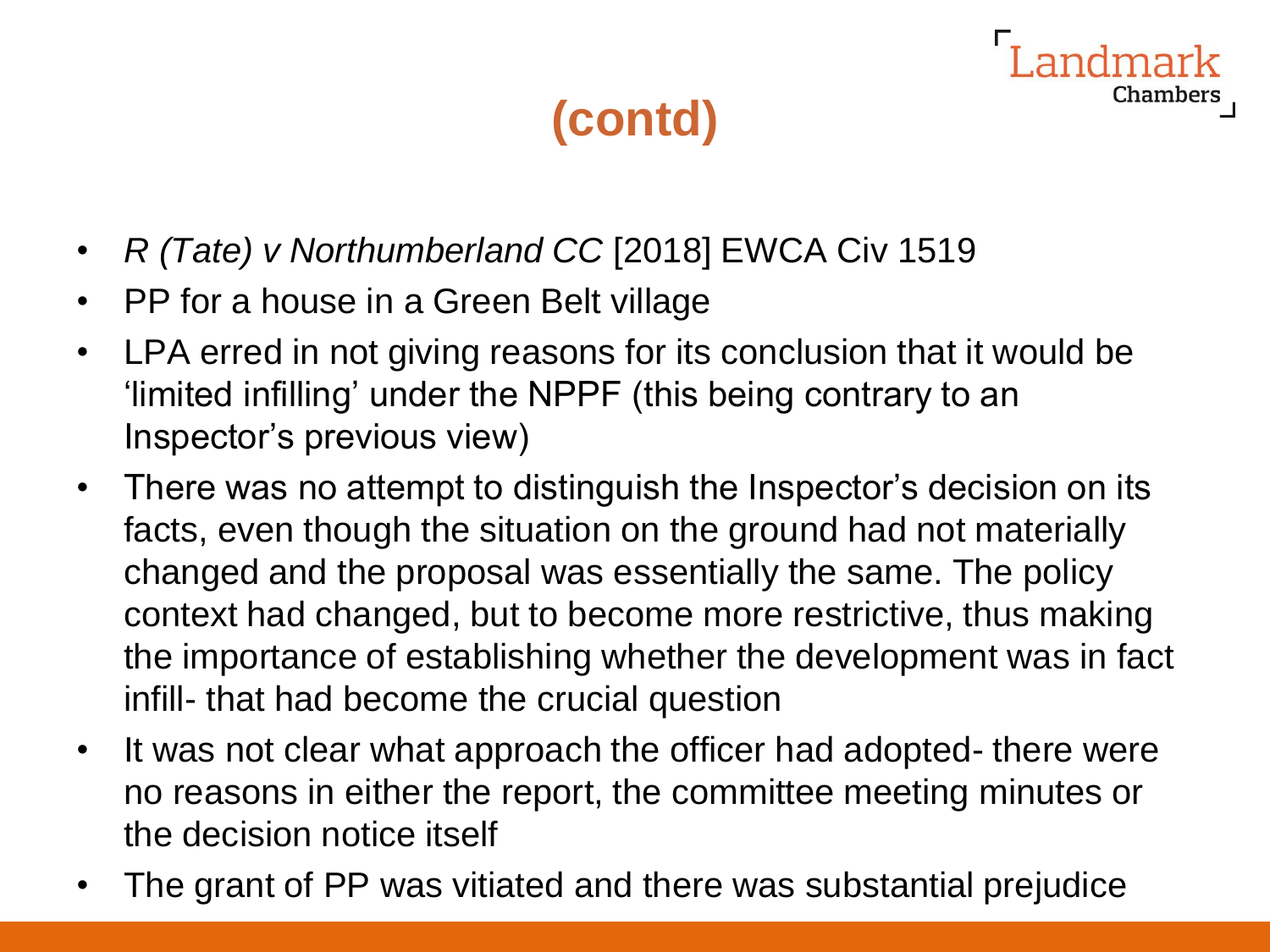- *R (Historic England) v Milton Keynes Council and St Modwen Developments Ltd* [2018] EWHC 2007
- Application for redevelopment of a site within a conservation area (historically significant because of its critical role in the development of the world's earliest railway)
- Concluded that the development would cause substantial harm to the significance of the CA, but that would be outweighed by the substantial and significant public benefits that would arise
- There was no statement of the main reasons for the decision, contrary to the EIA Regs
- Court decided that reasons for the decision (for the purposes of Reg 24(1)(c) EIA) were provided in the form of the officer's report supporting the recommendation that PP be granted  $\rightarrow$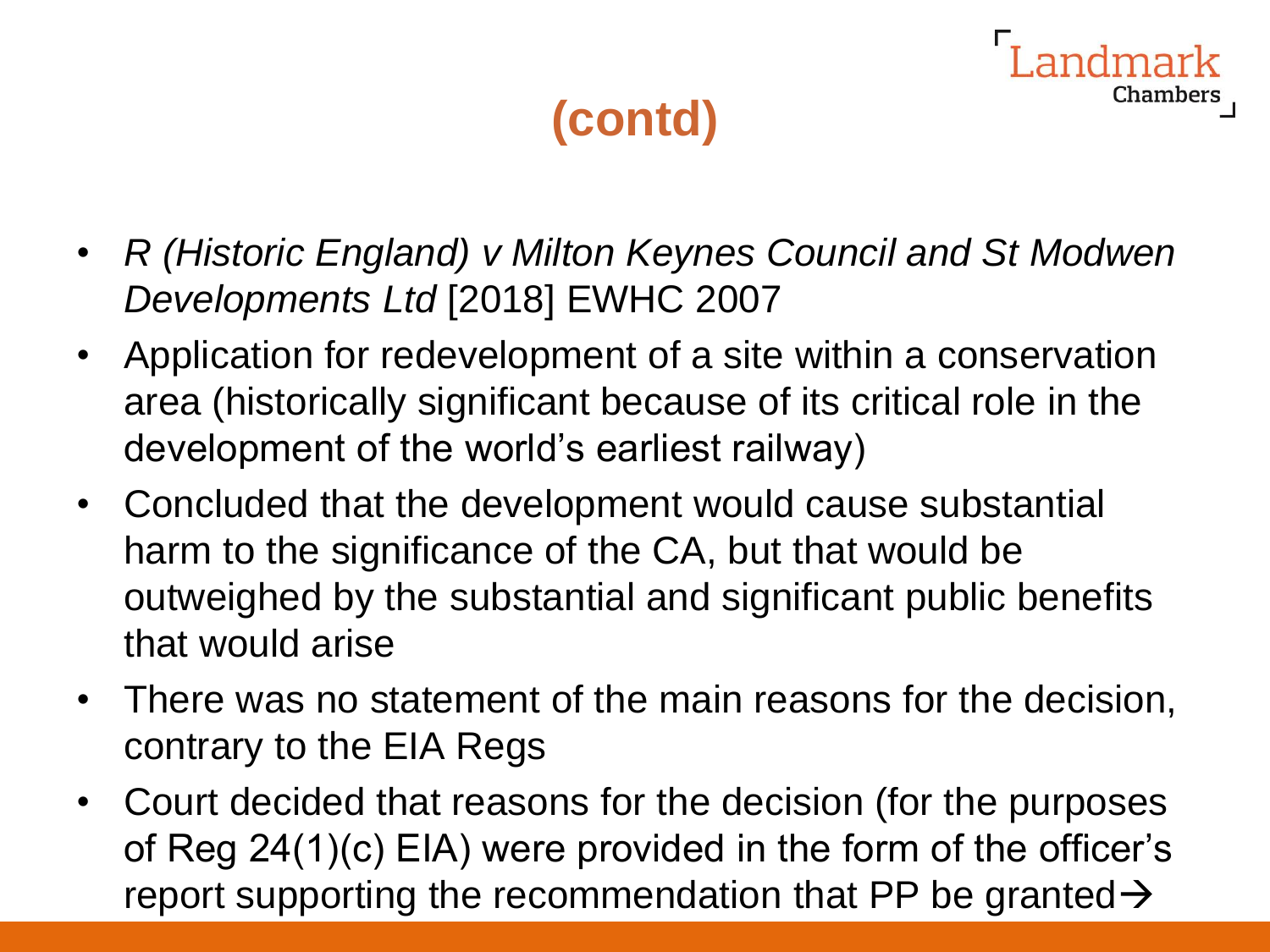- Para 49: "...The reasoning set out in the officer's report will be part and parcel of the decision-making process, and thus the important discipline of requiring reasons so as to ensure that the decisionmaker understands and follows through with rigour a structured and well considered decision-making process will have been achieved. The provision of reasons will have been an intrinsic or integral part of the decision-making procedure if those reasons are the officer's reasons, and they are adopted by members in reaching their decision."
- There should not be an enquiry into the committee members' individual reasons for supporting the resolution; little useful purposeabsent bad faith- would be served by a forensic enquiry into the particular reasons why individual members may have voted in a particular way- whatever the comments they may have made during the debate. The committee reaches a collective decision.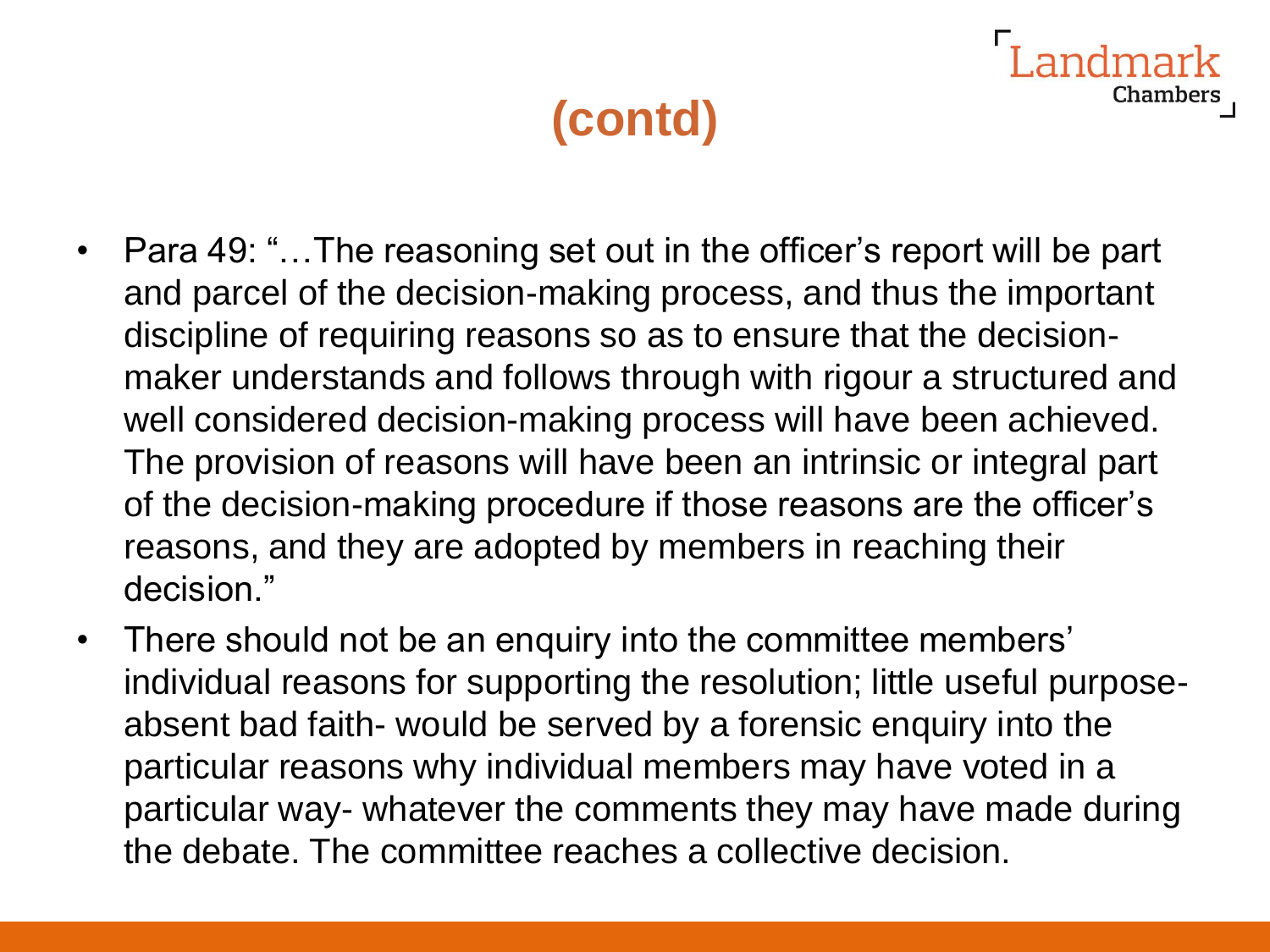- *R (Save Britain's Heritage) v SSCLG and Westmister CC* [2018] EWCA Civ 2137-
- Called-in applications- no general duty on the Secretary of State to provide reasons when he decided not to call an application in
- But there was a Ministerial promise made in 2001 and repeated in 2012, that reasons would be given- that created a legitimate expectation
- Application to redevelop a landmark site next to Paddington station, controversial and widely opposed
- S77 only a procedural decision, so no express requirement for reasons to be given, and there was no authority for the proposition that reasons were required
- There was therefore no general duty on the SoS to give reasons for not calling in under s77 (nor did one arise in this particular case)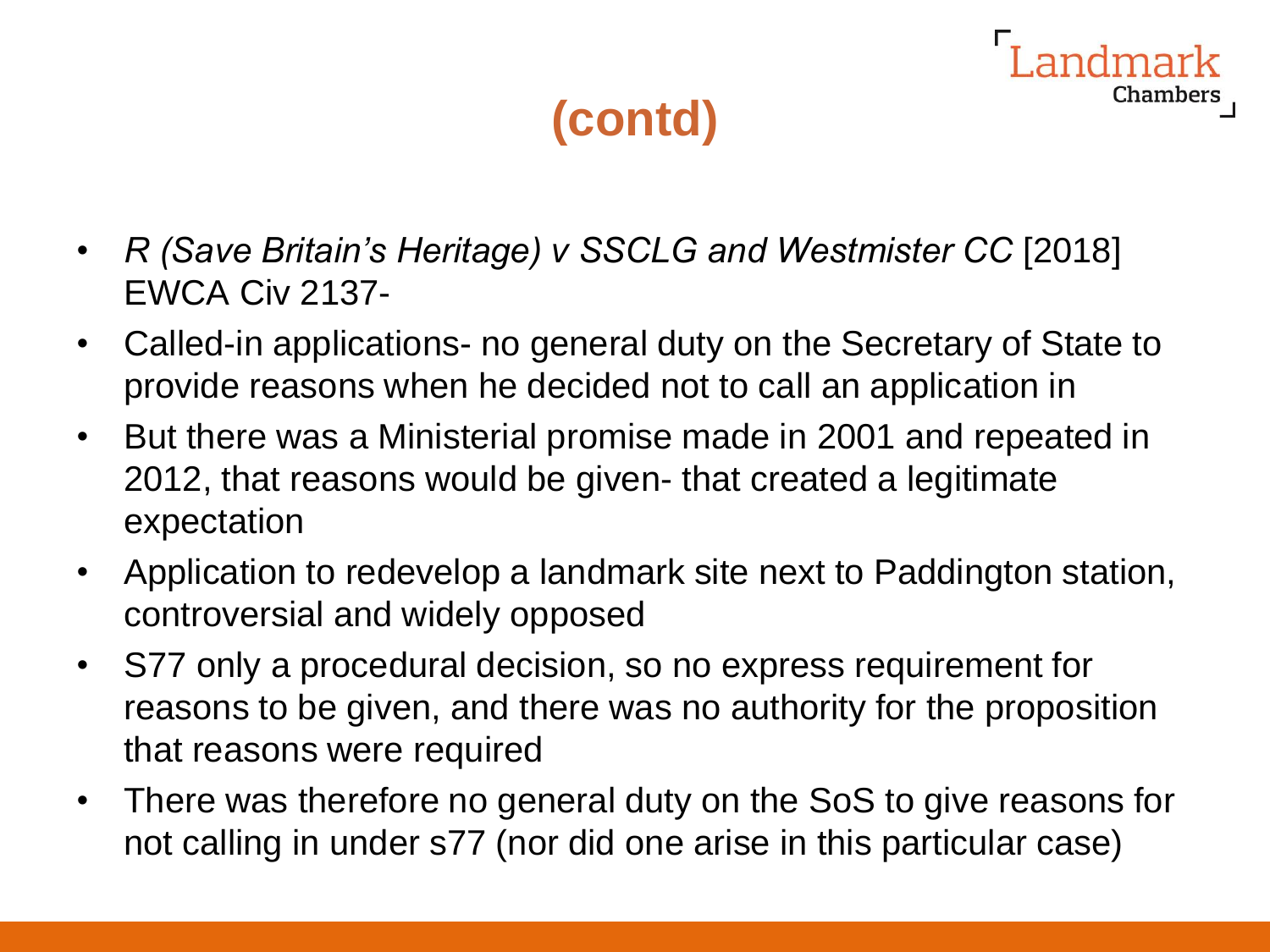andmark

- *Pearl v Maldon* [2018] EWHC 212 John Howell QC
- Decision (on application for approval of reserved matters) taken by Chief Executive of the Council, who was required (2014 Regs) to produce a written record of the decision including its reasons
- Contended D provided no reasons for rejecting C's representations about removal of trees and the damage to them that had already occurred
- Judge had asked parties day before hearing for copy of any document recording CE's decision
- Not provided until half way through hearing, after completion of C's submissions
- When produced showed that CE had effectively rubberstamped request of planning officer to grant PP. The report to the CE did not attach the application documents or plans and drawings she was being asked to approve, nor did it describe them or the representations made in relation to them or address the key issue of the validity of the application. The only substantive information was a statement that legal services did not consider there needed to be any more consultation, and a comment from one member that he was content for PP to be granted.
- No reasons were given for the decision either.